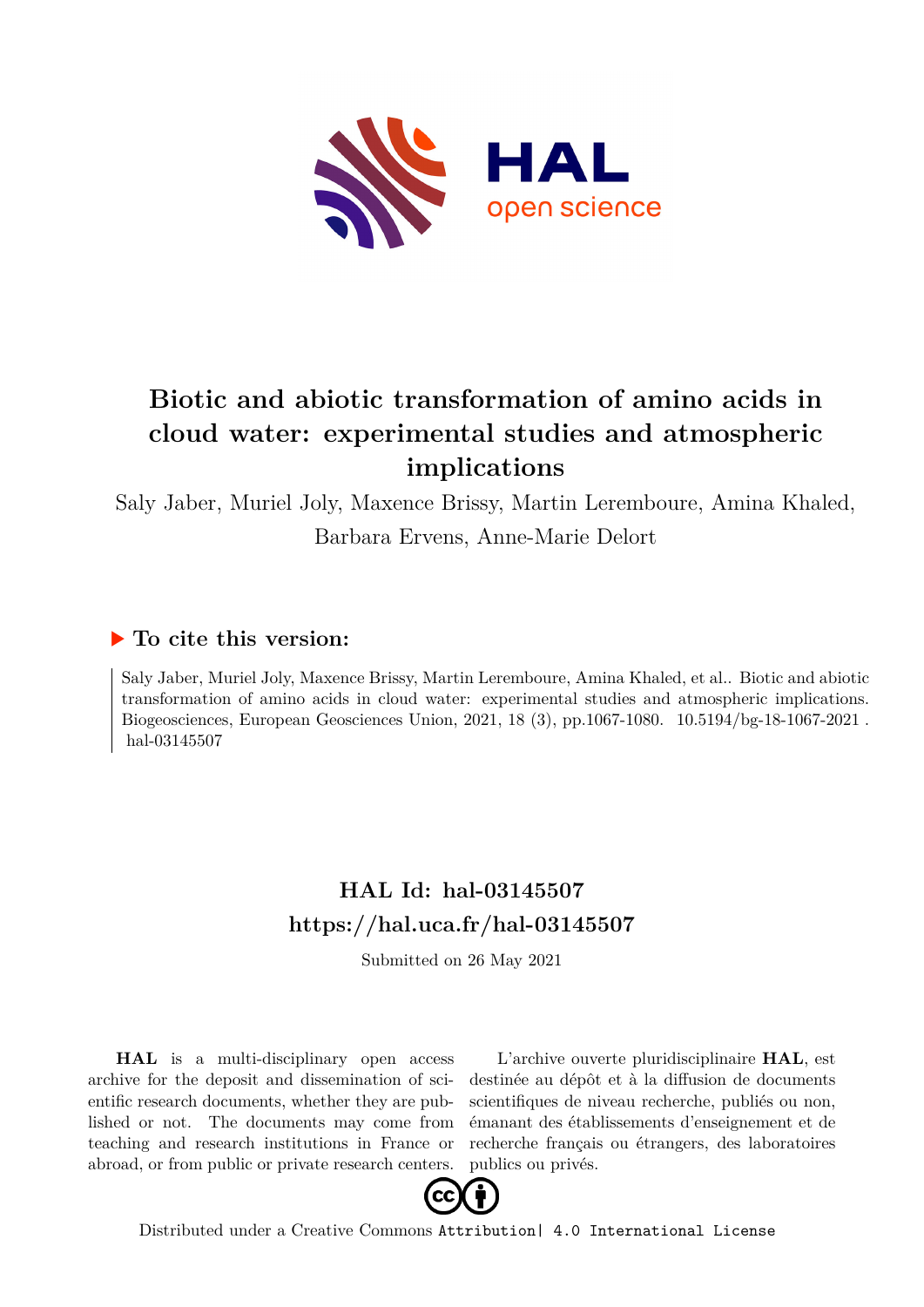$\circ$   $\circ$ 



# Biotic and abiotic transformation of amino acids in cloud water: experimental studies and atmospheric implications

Saly Jaber, Muriel Joly, Maxence Brissy, Martin Leremboure, Amina Khaled, Barbara Ervens, and Anne-Marie Delort

Université Clermont Auvergne, CNRS, SIGMA Clermont, Institut de Chimie de Clermont-Ferrand, 63000 Clermont-Ferrand, France

Correspondence: Anne-Marie Delort (a-marie.delort@uca.fr)

Received: 1 July 2020 – Discussion started: 21 July 2020 Revised: 19 November 2020 – Accepted: 4 December 2020 – Published: 15 February 2021

Abstract. The interest in organic nitrogen and particularly in quantifying and studying the fate of amino acids (AAs) has been growing in the atmospheric-science community. However very little is known about biotic and abiotic transformation mechanisms of amino acids in clouds.

In this work, we measured the biotransformation rates of 18 amino acids with four bacterial strains (*Pseudomonas graminis* PDD-13b-3, *Rhodococcus enclensis* PDD-23b-28, *Sphingomonas* sp. PDD-32b-11, and *Pseudomonas syringae* PDD-32b-74) isolated from cloud water and representative of this environment. At the same time, we also determined the abiotic (chemical, OH radical) transformation rates within the same solutions mimicking the composition of cloud water. We used a new approach by UPLC–HRMS (ultraperformance liquid chromatography–high-resolution mass spectrometry) to quantify free AAs directly in the artificialcloud-water medium without concentration and derivatization.

The experimentally derived transformation rates were used to compare their relative importance under atmospheric conditions with loss rates based on kinetic data of amino acid oxidation in the aqueous phase. This analysis shows that previous estimates overestimated the abiotic degradation rates and thus underestimated the lifetime of amino acids in the atmosphere, as they only considered loss processes but did not take into account the potential transformation of amino acids into each other.

# 1 Introduction

The organic matter (OM) content of the cloud water phase is very complex; it has been described using Fourier-transform ion cyclotron resonance mass spectrometry (FT-ICR MS) (Bianco et al., 2018; Zhao et al., 2013). These global analytical methods revealed a very large number of organic carbon, organic sulfur and organic nitrogen compounds. For instance, in cloud water at the Puy de Dôme station, 5258 monoisotopic molecular formulas were assigned to CHO, CHNO, CHSO, and CHNSO (Bianco et al., 2018). Organic nitrogen compounds contribute a significant fraction to the total nitrogen in cloud water (18 %) (Hill et al., 2007) and in aerosol particles  $(7\%-10\%)$  in urban areas) (Xu et al., 2017) and even exceed other nitrogen contributions in marine aerosol (Miyazaki et al., 2011). Among these organic nitrogen molecules, amino acids (AAs) have been recently analyzed and quantified in cloud droplets collected at the Puy de Dôme station and on the Cabo Verde islands (Triesch et al., 2021). AAs were also quantified in rain collected in marine and suburban sites (Mace et al., 2003a, b; Mopper and Zika, 1987; Sidle, 1967; Xu et al., 2019; Yan et al., 2015) and in fog samples in northern California (Zhang and Anastasio, 2003). In cloud water, free-AA concentrations range from  $2.4 \pm 2.0$ to 74.3  $\pm$  43.8 µg CL<sup>-1</sup> at the rural site of the Puy de Dôme station (Bianco et al., 2016a) and from 17 to 757 µg  $CL^{-1}$  at the marine site of Cabo Verde (Triesch et al., 2021). These AAs are of biological origin and are the building blocks of peptides (also called "combined AA") and proteins. They are initially present in aerosols which are further dissolved in atmospheric waters (Matos et al., 2016). Primary and secondary atmospheric sources of AAs are discussed in previ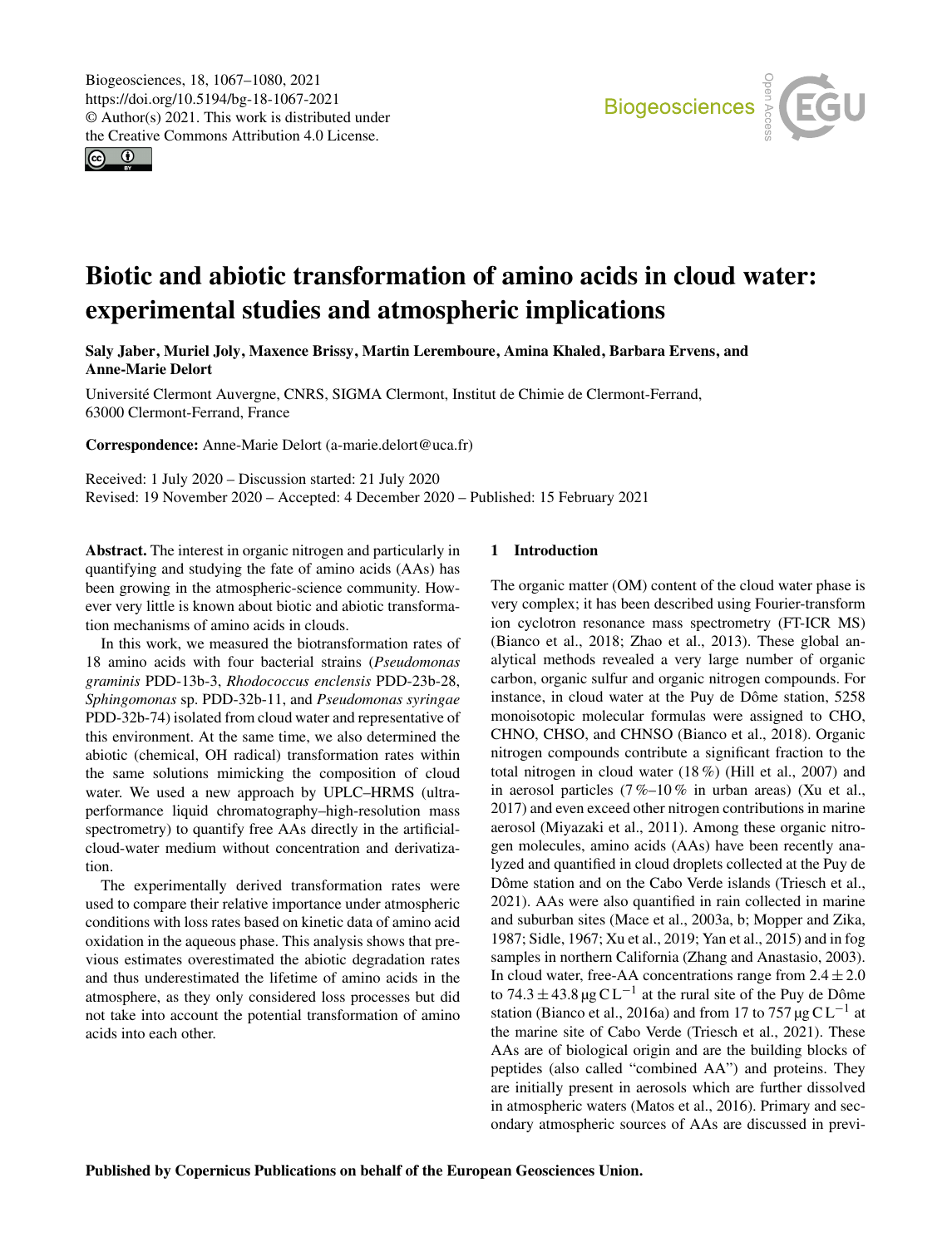ous reviews (Cape et al., 2011; Sutton et al., 2011). Biomass burning (Zhu et al., 2020b), grassland (Scheller, 2001), ocean (Triesch et al., 2021), and agricultural activities (Song et al., 2017) were identified as major emission sources of amino acids.

Although organic carbon has been studied for a long time by atmospheric scientists, the interest in organic nitrogen and particularly in quantifying and studying the fate of AAs has been growing these last decades due to their specific properties. Some AAs can act as ice nuclei; for instance Lleucine nucleates ice at −4.5 ◦C (Szyrmer and Zawadzki, 1997). Their mass can also add to the hygroscopic fraction of cloud condensation nuclei due to their high water solubility (Kristensson et al., 2010). Another point concerns the participation of AAs in the global nitrogen and carbon cycles. For example, it has been estimated that organonitrogen compounds are a significant fraction (28 %) of the total nitrogen deposited (Zhang et al., 2012). Their ubiquity in living organisms makes their presence in atmospheric deposition very important for both terrestrial and aquatic ecosystems, as AAs represent the most bioavailable form of nitrogen (Cornell, 2011).

Finally, as part of the atmospheric OM, AAs are expected to undergo chemical processes in the atmospheric water phase (clouds, fog, and aerosol). Due to their low volatility, it can be assumed that they are not present in the gas phase. However little is known about their transformation processes occurring in the atmospheric compartments and particularly in clouds.

Concerning abiotic transformation (photo-transformation and radical chemistry) in atmospheric waters, some studies determined kinetic rate constants  $(k)$  of AAs with radicals (e.g., OH) (Scholes et al., 1965; Motohashi and Saito, 1993; Prütz and Vogel, 1976), singlet oxygen  $({}^{1}O_{2})$  (Kraljić and Sharpatyi, 1978; Matheson and Lee, 1979; McGregor and Anastasio, 2001; Michaeli and Feitelson, 1994; Miskoski and García, 1993; McGregor and Anastasio, 2001), or ozone (O3) (Ignatenko and Cherenkevich, 1985; Pryor et al., 1984). Based on such kinetic data, some studies have reported the time of life of amino acids in fog (McGregor and Anastasio, 2001) or in cloud water (Triesch et al., 2021). From these studies it is clear that some amino acids are transformed very rapidly, while others are almost never transformed within the timescale of fog or cloud life. When the additional effect of  ${}^{1}O_{2}$  was considered, MET (methionine), TRP (tryptophan), TYR (tyrosine), and HIS (histidine) remained the most degraded AAs (McGregor and Anastasio, 2001). Among other mechanisms, this fast degradation could explain why these AAs are usually among the less concentrated in aerosols (Barbaro et al., 2015, 2011; Matsumoto and Uematsu, 2005; Helin et al., 2017; Mashayekhy Rad et al., 2019; Mace et al., 2003b; Samy et al., 2013; Yang et al., 2004), in rain (Mace et al., 2003b; Xu et al., 2019; Yan et al., 2015), or in clouds (Triesch et al., 2021). The characterization of amino acids in

dew showed differences depending on seasons, meteorological parameters, and irradiation conditions (Scheller, 2001).

Even less is known about the abiotic transformation pathways of these amino acids, as only some AAs have been studied in detail. Most mechanistic studies are limited to the transformation of AAs (GLY, glycine; TRP, tryptophan, ASP, aspartate; and SER, serine) into small carboxylic acids such as acetic, oxalic, malonic, or formic acids (Berger et al., 1999; Bianco et al., 2016b; Marion et al., 2018). In some cases, an amino acid can be converted into another one or into very different molecules (Bianco et al., 2016b; Mudd et al., 1969; Prasse et al., 2018; Stadtman, 1993; Stadtman and Levine, 2004). The main concern with these mechanistic studies is that they were performed under conditions rather far from atmospheric conditions. Incubation media did not contain a mixture of AAs or real atmospheric samples. They were sometimes measured with proteins in which the peptidyl bond might change the reactivity compared to free AAs (Pattison et al., 2012).

Another missing aspect concerns the potential biotransformation of these AAs in atmospheric waters. The microbial community which is present in cloud waters is metabolically active (Amato et al., 2017, 2019; Vaïtilingom et al., 2012) and has been shown to biotransform mono- and dicarboxylic acids, methanol, formaldehyde, phenol, and catechol (Ariya et al., 2002; Husárová et al., 2011; Jaber et al., 2020; Vaïtilingom et al., 2010, 2011, 2012). It is well-known that microorganisms have enzymatic networks able to biodegrade or biosynthesize amino acids. These pathways are complex and very interconnected (KEGG pathway database, n.d.). In cloud water, the biodegradation and biosynthesis of AAs is suspected to occur, as (i) it was shown that bacteria can use AAs as substrates in incubations with real cloud water containing endogenous bacteria and AAs because they can produce proteins and other cellular components allowing for their growth in this medium (Amato et al., 2007) and (ii) a recent metatranscriptomic study performed directly in cloud water showed the presence of transcripts of genes coding for AA biodegradation and synthesis (Amato et al., 2019). This is proof of in situ activity of bacteria in clouds. However, no data exist about the biotransformation rates of AAs in cloud water.

The aim of the present study is thus to measure biotic and abiotic rates of transformation of free AAs in microcosms mimicking cloud water with an incubation medium containing 19 AAs, other major carbon (acetate, succinate, formate, and oxalate) and nitrogen sources ( $NH_4^+$  and  $NO_3^-$ ), and major salts (e.g., Na<sup>+</sup>, Cl<sup>-</sup>, and SO<sub>4</sub><sup>2</sup>) present in cloud water collected at the Puy de Dôme station (Deguillaume et al., 2014). In addition, abiotic transformation rates are calculated based on rate constants of oxidation reactions with OH,  ${}^{1}O_{2}$ , and  $O_3$  as reported in the literature. These experimental and theoretical rates of transformation are compared with each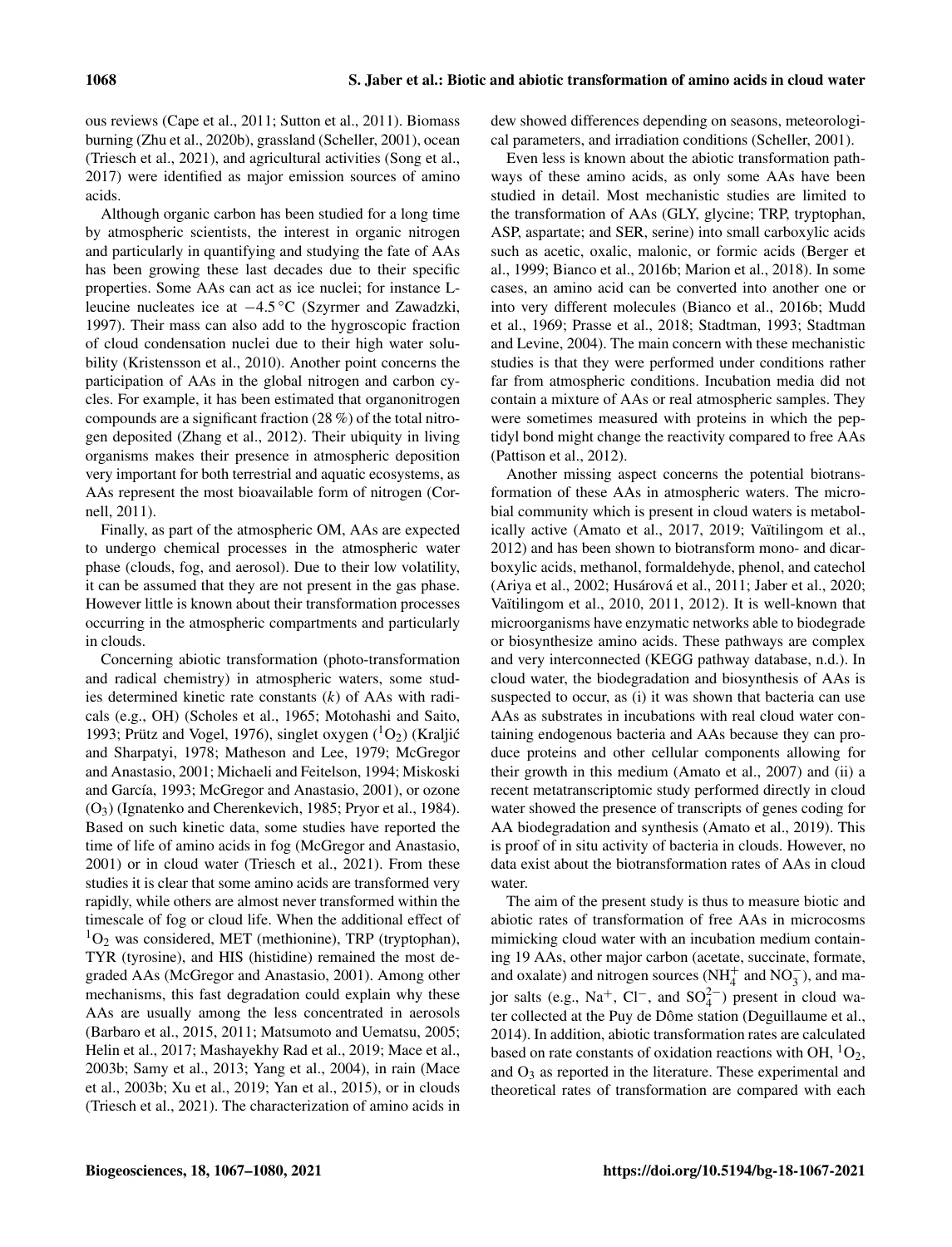other and to previous literature studies and are discussed in terms of their atmospheric implications.

#### 2 Materials and methods

#### 2.1 Experiments in microcosms

The experiments of biotic and abiotic transformation of amino acids were performed in microcosms mimicking cloud conditions at the Puy de Dôme station (1465 m). Solar light was fitted to that measured directly under cloudy conditions, and the temperature ( $17\,^{\circ}\text{C}$ ) was representative of the average temperature in the summer. Incubations were performed in an artificial-cloud water medium containing inorganic ions, carboxylic acids, and amino acids within the same range of concentrations as those measured in clouds that were impacted by marine air masses collected at the Puy de Dôme station (Table S1,  $pH = 6.0$ ) (Bianco et al., 2016a; Deguillaume et al., 2014). *Rhodococcus enclensis* PDD-23b-28, *Pseudomonas graminis* PDD-13b-3, *Pseudomonas syringae* PDD-32b-74, and *Sphingomonas* sp. PDD-32b-11 bacterial strains were chosen because they belong to the most abundant and active bacterial genera in cloud water (Amato et al., 2017; Vaïtilingom et al., 2012). In addition, the complete genome sequences of *Rhodococcus enclensis* PDD-23b-28, *Pseudomonas graminis* PDD-13b-3, and *Pseudomonas syringae* PDD-32b-74 have been published recently, giving access to their metabolic pathways in more detail (Besaury et al., 2017a, b; Lallement et al., 2017). In this work the total AA concentration used for the incubations was  $19 \mu M$ , as we have included 19 AAs at a concentration of  $1 \mu M$  each in the solution. This concentration is about 5 times higher than the concentrations measured in cloud water collected at the Puy de Dôme station by Bianco et al. (2016a) (the total AA concentration varied from 2.7 to 3.1  $\mu$ M). To take this factor of 5 into account we used an artificial-cloud water whose composition in inorganic ions, carboxylic acids, and amino acids was multiplied by 5 compared to what is observed in clouds (Vaïtilingom et al., 2011). We also used a  $5\times$ concentration for bacteria ( $\sim 5 \times 10^5$  cell mL<sup>-1</sup>) (Vaïtilingom et al., 2012). So we have respected the concentration ratio of chemical compounds [(main organic and inorganic  $\cos + AA$ )/number of cells] present in cloud water. In the past we have shown that is the ratio is constant; the rate of biodegradation is constant (Vaïtilingom et al., 2010). All experiments were performed in triplicates.

#### 2.1.1 Cell preparation for further incubations

*Rhodococcus enclensis* PDD-23b-28, *Pseudomonas graminis* PDD-13b-3, *Pseudomonas syringae* PDD-32b-74, and *Sphingomonas* sp. PDD-32b-11 were grown in 10 mL of Reasoner Agar (R2A) medium for 16 h at 17 $°C$ , with 130 rpm agitation (Reasoner and Geldreich, 1985). Then 1 mL of cultures was centrifuged at 12 500 rpm for 3 min. Bacteria pellets were rinsed two times with 1 mL of artificialmarine-cloud water, previously sterilized by filtration under sterile conditions using a 0.22  $\mu$ m PES (polyethersulfone) filter. The bacterial cell concentration was estimated by optical density at 600 nm using a UV3100 spectrophotometer to obtain a concentration close to  $5 \times 10^5$  cell mL<sup>-1</sup>. Finally, the concentration of cells was precisely determined by counting the colonies on R2A Petri dishes or by flow cytometry technique.

#### 2.1.2 Biotransformation of amino acids

*Rhodococcus enclensis* PDD-23b-28, *Pseudomonas graminis* PDD-13b-3, *Pseudomonas syringae* PDD-32b-74, and *Sphingomonas* sp. PDD-32b-11 cells were each resuspended in a 50 mL flask of 1 µM amino acids (19 amino acids namely alanine (ALA, Sigma), arginine (ARG, Simafex), asparagine (ASN, Sigma), aspartate (ASP, Sigma-Aldrich), glutamine (GLN, Sigma), glutamic acid (GLU), glycine (GLY, Merck), histidine (HIS, Sigma), isoleucine (ILE, Sigma-Aldrich), lysine (LYS, Sigma-Aldrich), methionine (MET, Sigma), phenylalanine (PHE, Acros Organics), proline (PRO, Sigma-Aldrich), serine (SER, Sigma), threonine (THR, Sigma), tryptophan (TRP, Sigma), tyrosine (TYR, Sigma-Aldrich), valine (VAL, Sigma-Aldrich), and cysteine (CYS, Sigma-Aldrich) at 1  $\mu$ M of each amino acid), prepared in artificialcloud water (Table S1) and incubated at 17 ◦C, with 130 rpm agitation for 7 h in the dark. A control experiment was performed by incubating amino acids without bacteria; AA concentration remained stable over time  $(1 \mu M)$  for each amino acid was obtained at the end of the experiment).

#### 2.1.3 Abiotic transformation of amino acids

The same 19 amino acids, at a concentration of  $1 \mu M$ each in the artificial-cloud medium (Table S1), were incubated at  $17^{\circ}$ C, with 130 rpm agitation for 7 h in photobioreactors designed by Vaïtilingom et al. (2011). · OH radicals were generated by photolysis adding a 0.5 mM Feethylenediamine-N,N'-disuccinic acid (EDDS) complex solution. The Fe(EDDS) solution (iron complex with 1 : 1 stoichiometry) was prepared from iron(III) chloride hexahydrate  $(FeCl<sub>3</sub>, 6H<sub>2</sub>O; Sigma-Aldrich)$  and  $(S,S)$ -ethylenediamine-N,N'-disuccinic acid trisodium salt (EDDS, 35 % in water). A complementary experiment was also performed consisting of incubation of this solution in the presence of light without an Fe(EDDS) complex. The experimental conditions of the irradiation experiments (Sylvania Reptistar lamps; 15 W; 6500 K) and the mechanism of the OH radical production under light irradiation are described by Jaber et al. (2020). Assuming steady-state conditions for ·OH at the beginning of the experiments (i.e., equal ·OH production and loss rates), an  $\cdot$ OH concentration of 8.3 × 10<sup>-13</sup> M was calculated as described by Jaber et al. (2020). This concentration is at the upper limit of ·OH concentrations in cloud water as derived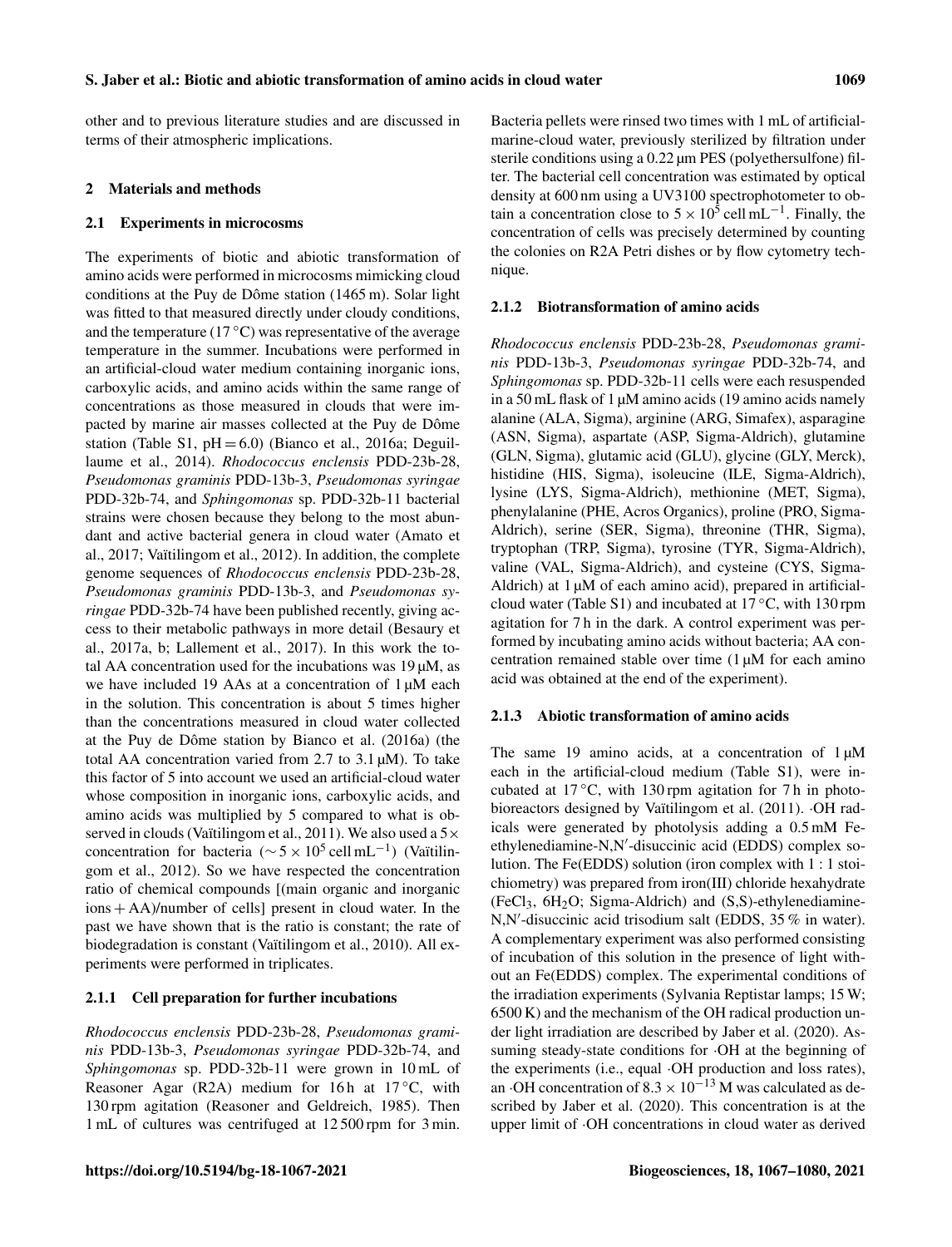from various model studies (Arakaki et al., 2013; Lallement et al., 2018).

#### 2.2 Analytical methods

# 2.2.1 Amino acid UPLC–HRMS (ultra-performance liquid chromatography–high-resolution mass spectrometry) analyses

During the experiments in microcosms,  $600 \mu L$  of the incubation medium was sampled regularly and centrifuged at  $10\,500 \times g$  for 3 min, and the supernatants were kept frozen until analyses. In order to quantify the amino acid concentrations in the incubations, we developed here a new approach using an LC–HRMS technique based on a direct measurement by injection of the incubation medium without derivatization. The volume of injection was 5 µL.

All AAs could be quantified under these conditions, except cysteine.

LC–HRMS analyses of amino acids were performed using an UltiMate™ 3000 (Thermo Scientific™) UPLC equipped with a Q Exactive™ Hybrid Quadrupole-Orbitrap™ Mass Spectrometer (Thermo Scientific™) ionization chamber. Chromatographic separation of the analytes was performed on an ethylene bridged hybrid (BEH) Amide HILIC (1.7 µM,  $100 \text{ mm} \times 2.1 \text{ mm}$ ; hydrophilic interaction liquid chromatography) column with a column temperature of 30 ◦C. The mobile phases consisted of 0.1% formic acid and water (A) and 0.1 % formic acid and acetonitrile (B) with a flow rate 0.4 mL min<sup>-1</sup>. A four-step linear gradient of 10% (A) and 90 % (B) for 8 min, 42 % (A) and 58 % (B) for 0.1 min, 50 % (A) and 50 % (B) for 0.9 min, and 10 % (A) and 90 % (B) for 3 min was used throughout the analysis.

The Q Exactive ion source was composed of an electrospray ionization (ESI+) and the Quadrupole-Orbitrap™. Flow injection analyses were performed for individual amino acid solutions in order to obtain the mass spectra, from which ions were selected using the SIM (selected ion monitoring) mode. The instrument was set for maximum ion throughput; the automatic gain control target or the number of ions to fill the C-trap was set to  $10^5$  for a maximum injection time of 100 ms. Gas  $(N_2)$  flow rate and sheath gas  $(N_2)$  flow rate were set at 13 and 50 p.d.u. (procedure-defined unit), respectively. Other parameters were as follows: 2 p.d.u. for the sweep gas flow rate, 3.2 kV for the spray voltage in positive mode, and 320 and 425  $\degree$ C for the capillary temperature and the heater temperature, respectively. Under these conditions the mass resolution was 35 000 fwhm (full width, half mass). Analysis and visualization of the mass data were performed using Xcalibur™ 2.2 software (Thermo Scientific™).

Table S2 presents the retention times and values of  $m/z$ (mass-to-charge ratio) for the ions  $[M + H]$  measured under these conditions for each amino acid.

# 2.2.2 Calibration curves and LOD and LOQ determination

In order to quantify the amino acid concentrations, calibration curves were established for each experimental series of LC–HRMS using the same artificial-cloud medium in the incubations.

In standard solutions, six concentrations of amino acids (0.01, 0.05, 0.1, 0.5, 1.0, and 5.0 µM) were used for these external standard multipoint calibrations. This range of concentration is appropriate considering that the initial amino acid concentration in the biotic and abiotic transformation experiments is 1 µM. Figure S1 presents an example of calibration curves for the 18 amino acids. The limits of detection (LOD) and quantification (LOQ) were calculated based on the standard deviation of the response (Sa) and on the slope of the calibration curves (b) (technical triplicate).

 $LOD = 3$ Sa/b  $\mu$ M  $LOQ = 6$ Sa/b  $\mu$ M

The obtained values of LOD and LOQ were considered to be fit for purpose (Table S2) and are consistent with data from the literature (Helin et al., 2017).

We also have calculated the relative standard deviation (RSD is the standard deviation divided by the mean) for each AA based on calibration curves (three technical replicates). As you can see in Table S3 these RSD values are rather low, ranging from around 0.5 % to 10 %, except for valine and glycine, where they can reach 20 %. It can be noticed that these RSD values due to the LC–MS method are much lower than those due to the transformation experiments, especially for biotransformation where there are biological variations (see error bars in Figs. 1 and 2).

# 2.2.3 Calculation of amino acid degradation rates in microcosms

The degradation rates of amino acids were calculated after normalization based on the ratio of the concentration at time  $t$  (C<sub>t</sub>) and the concentration at time  $t = 0$  (C<sub>0</sub>). The pseudofirst-order rate constants ( $k_{\text{isoleucine}}, k_{\text{valine}}, k_{\text{proline}}, \text{etc.}$ ) were determined using Eq. (1).

$$
Ln(Ct/C0) = f(t) = -kamino acid t
$$
 (1)

The slopes at the origin were used to calculate the corresponding degradation rates. For biotransformation, the rates were corrected by the precise number of bacterial cells present in the incubations and are expressed in the form of mol cell<sup>-1</sup> h<sup>-1</sup>. An example is given in Figs. S2a and b for the case of the biodegradation of GLN.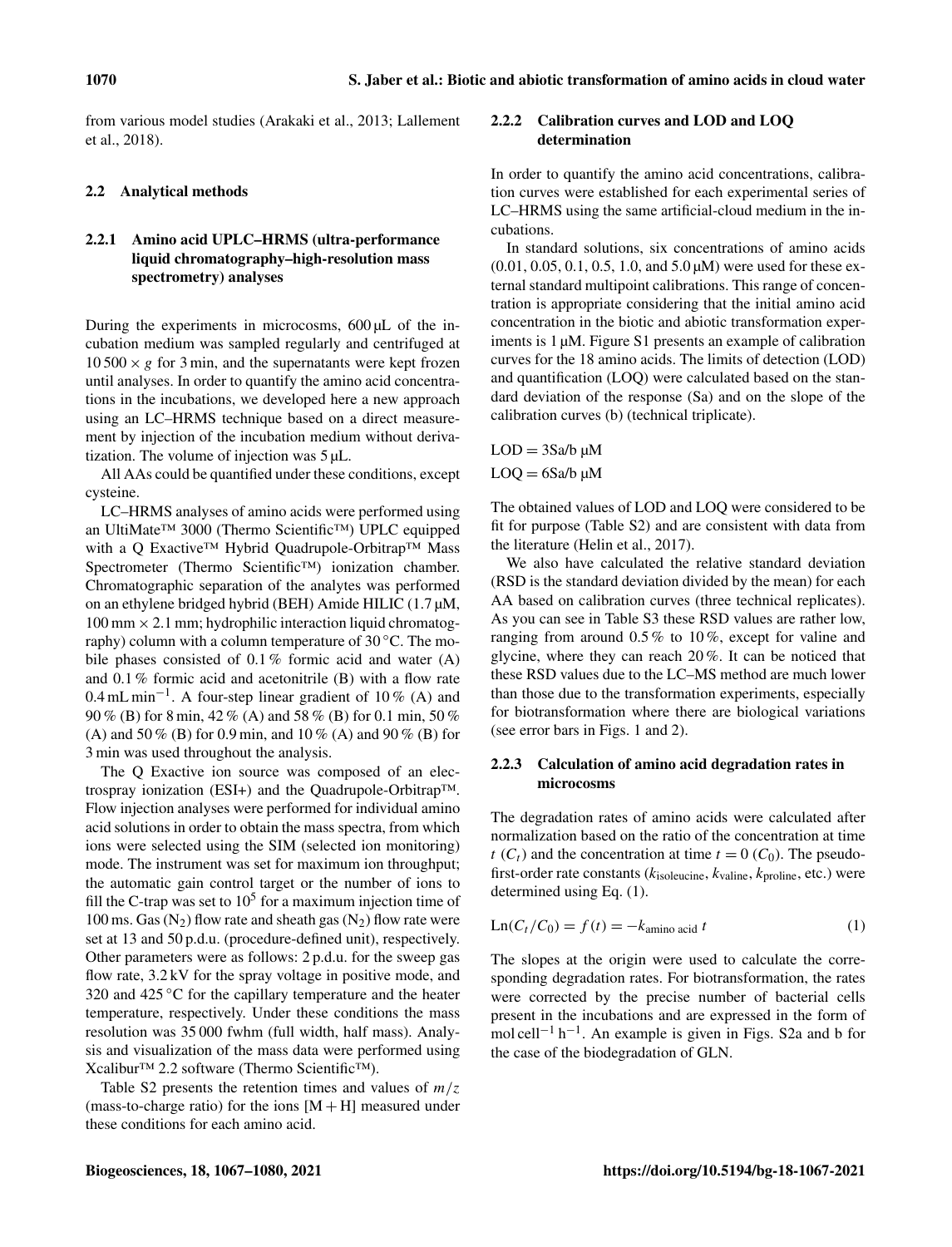

Figure 1. Biotransformation rates obtained for each amino acid and each bacterial strain: *Pseudomonas graminis* PDD-13b-3 (black), *Rhodococcus enclensis* PDD-23b-28 (blue), *Sphingomonas* sp. PDD-32b-11 (red), and *Pseudomonas syringae* PDD-32b-74 (orange). The experiments were performed in microcosms containing the mixture of the 19 AAs in an artificial-cloud medium. The standard error bars reflect the significant biological variability measured from three triplicates (independent incubations).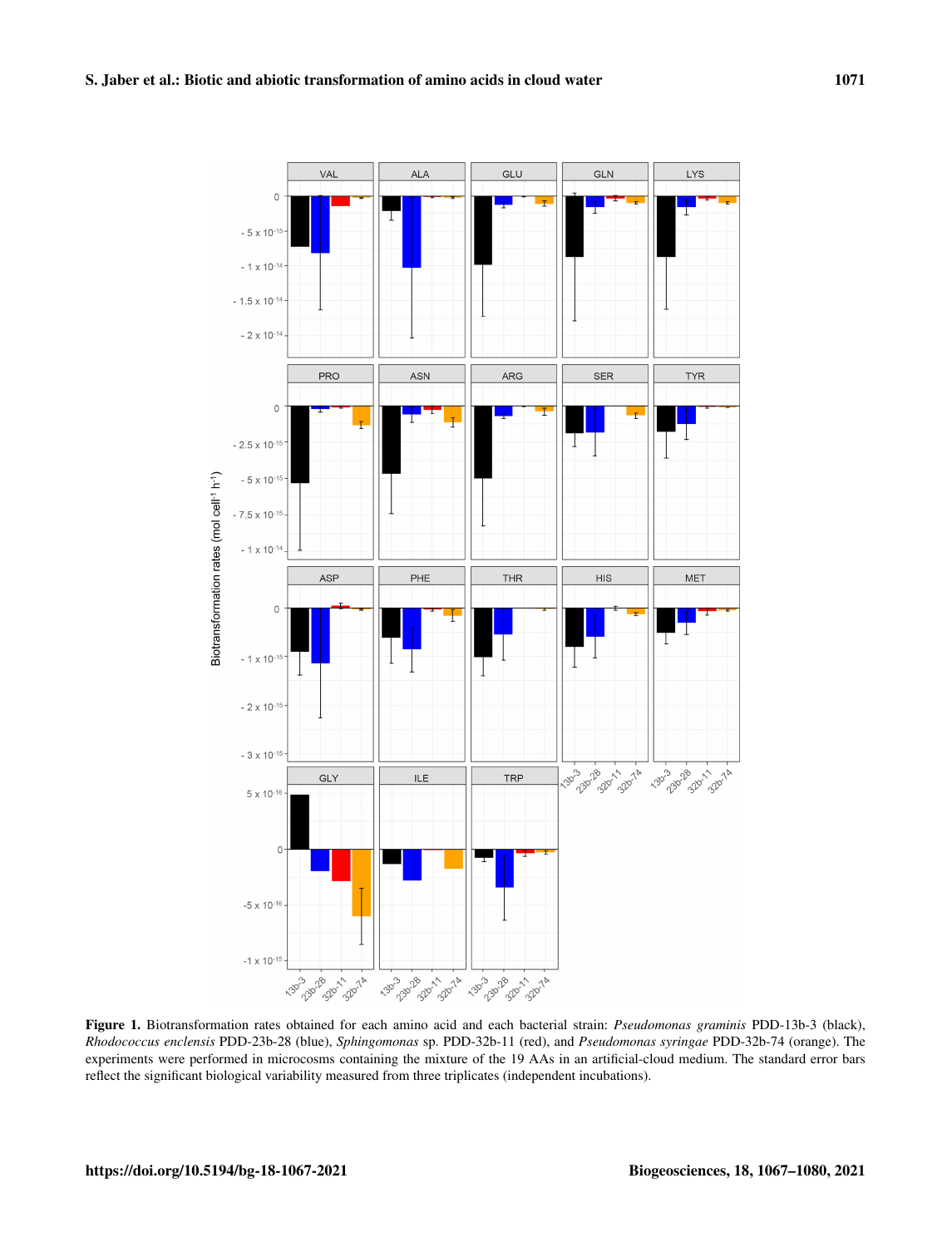

Figure 2. Abiotic transformation rates (mol  $L^{-1}$  h<sup>-1</sup>) obtained for each amino acid in microcosms containing the mixture of the 19 AAs in an artificial-cloud medium under irradiation in the presence of Fe(EDDSS) as source of OH radicals. The standard error bars reflect the variability measured from three triplicates (independent experiments). Negative values represent abiotic degradation, while positive values represent abiotic production.

#### 3 Results and discussion

#### 3.1 Biotransformation of amino acids in microcosms

### 3.1.1 Biotransformation rates of the 18 amino acids by the different bacterial strains

The biotransformation of the amino acids by four different bacterial strains isolated from cloud water at the Puy de Dôme station in an artificial-marine-cloud medium was monitored in four independent microcosms containing only one of the strains. Figure 1 shows the results obtained for each amino acid and each bacterial strain (*Rhodococcus enclensis* PDD-23b-28, *Pseudomonas graminis* PDD-13b-3, *Pseudomonas syringae* PDD-32b-74, and *Sphingomonas* sp. PDD-32b-11). The standard error bars reflect significant biological variability measured from three triplicates (independent incubations). Note that the biotransformation rates of valine, isoleucine, and glycine could be obtained only for one replicate due to technical problems. Table 1 summarizes the average values of the biodegradation rates of the 18 amino acids for the four bacterial strains. These average values for biodegradation (negative values) range from  $-1.03 \times 10^{-14}$ to  $-8.0210^{-17}$  mol cell<sup>-1</sup> h<sup>-1</sup>, i.e., spanning a range of almost 2 orders of magnitude depending on the amino acid and the bacterial strain. Note that in the case of glycine and the strain *Pseudomonas graminis* PDD-13b-3 and of aspartate and the strain *Sphingomonas* sp. PDD-32b-11, the values are positive, indicating a net production and not a net loss. The incubations were performed in a complex medium containing all AAs, and as a consequence the rate values are actually net values, as all the AAs are connected through metabolic pathways corresponding to both biodegradation and biosynthetic pathways (Fig. S3).

Overall *Pseudomonas graminis* PDD-13b-3 appears to be the most active strain followed by *Rhodococcus enclensis* PDD-23b-28 (Fig. 1 and Table 1). However, for some amino acids, this order is reversed: *Rhodococcus enclensis* degrades alanine, asparagine, phenylalanine, and tryptophan more efficiently than *P. graminis* does. For all amino acids, *Pseudomonas syringae* PDD-32b-74 is less active than *R. enclensis* and *P. graminis* followed by *Sphingomonas* sp. PDD-32b-11.

Considering the best degrading strains (Fig. 1 and Table 1), the most efficiently biodegraded amino acids are in the following order: valine  $>$  alanine  $>$  arginine  $>$  glutamate > glutamine > lysine > proline > asparagine > arginine > serine > tyrosine > aspartate, with biodegradation rates within the range of  $10^{-14}$  to  $10^{-15}$  mol cell<sup>-1</sup> h<sup>-1</sup>. A second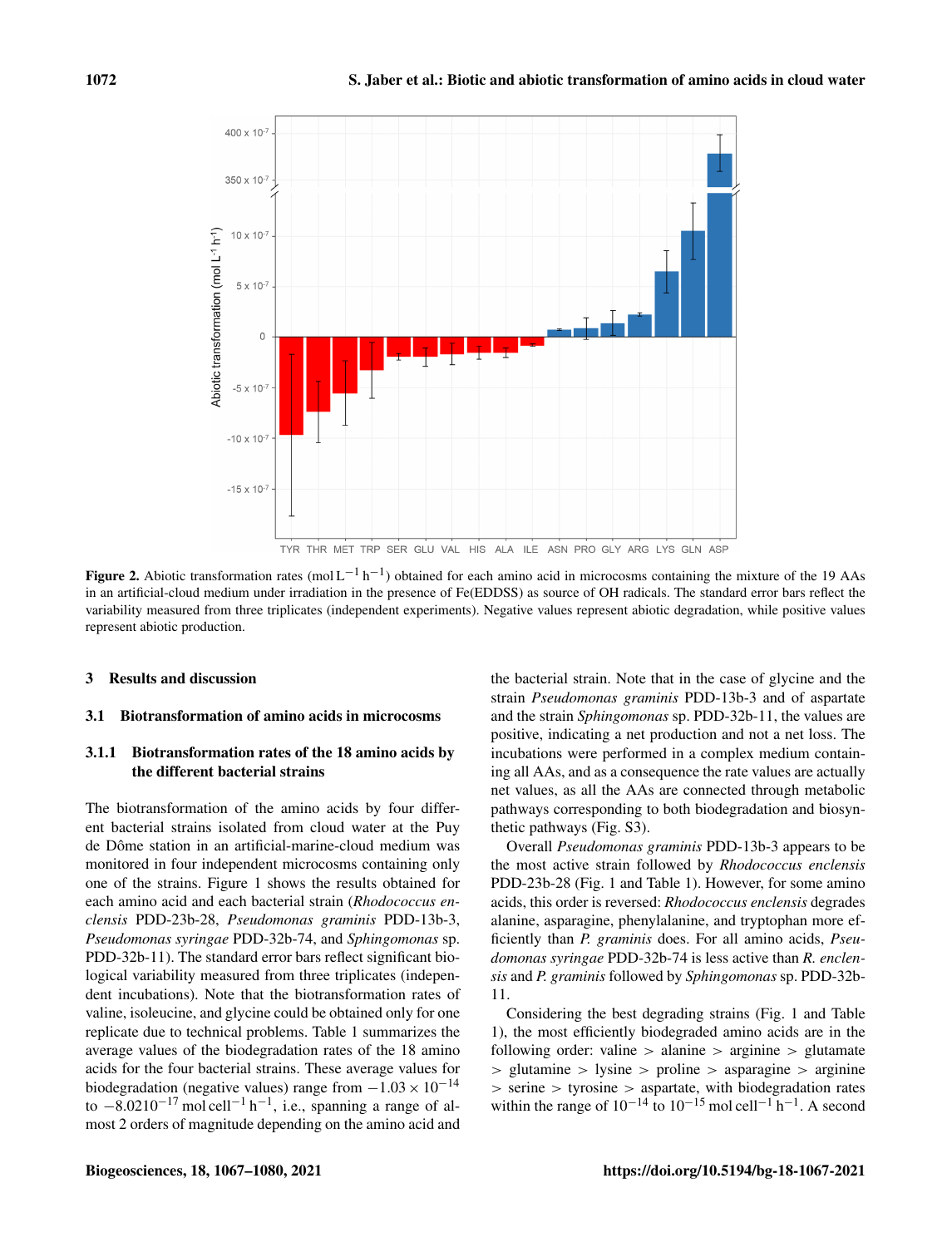| enclensis PDD-23b-28, Pseudomonas syringae PDD-32b-74, and Sphingomonas sp. PDD-32b-11) and by the combination of these strains as representative of the biodiversity in a real<br>cloud (named "Cloud") as described in Sect. 3.3.2. Positive values correspond to a net biosynthesis, while negative ones correspond to a net biodegradation. |                                                                                                                                 |                                                                                                                             |                                                                                                                               |                                                                                                                                   |                                                                                                                                 |                                                                                                                                   |                                                                                                                               |                                                                                                                                   |                                                                                                                                 |
|-------------------------------------------------------------------------------------------------------------------------------------------------------------------------------------------------------------------------------------------------------------------------------------------------------------------------------------------------|---------------------------------------------------------------------------------------------------------------------------------|-----------------------------------------------------------------------------------------------------------------------------|-------------------------------------------------------------------------------------------------------------------------------|-----------------------------------------------------------------------------------------------------------------------------------|---------------------------------------------------------------------------------------------------------------------------------|-----------------------------------------------------------------------------------------------------------------------------------|-------------------------------------------------------------------------------------------------------------------------------|-----------------------------------------------------------------------------------------------------------------------------------|---------------------------------------------------------------------------------------------------------------------------------|
|                                                                                                                                                                                                                                                                                                                                                 | À                                                                                                                               | ALA                                                                                                                         | GU                                                                                                                            | 3<br>3                                                                                                                            | <b>LYS</b>                                                                                                                      | PRO                                                                                                                               | ASN                                                                                                                           | <b>ARG</b>                                                                                                                        | <b>SER</b>                                                                                                                      |
| 23b-28 Rhodococcus enclensis<br>32b74 Pseudomonas syringae<br>13b-3 Pseudomonas graminis<br>32b-11 Sphingomonas sp.<br>Cloud                                                                                                                                                                                                                    | $-7.29 \times 10^{-15}$<br>$-8.11\times10^{-15}$<br>$-2.91 \times 10^{-16}$<br>$-1.48\times10^{-15}$<br>$-3.60 \times 10^{-15}$ | $-2.19 \times 10^{-15}$<br>$-1.03\times10^{-14}$<br>$-1.46\times10^{-16}$<br>$-2.40\times10^{-16}$<br>$-1.97\times10^{-15}$ | $-9.89\times10^{-15}$<br>$-1.27\times10^{-15}$<br>$-1.09\times10^{-15}$<br>$-3.29 \times 10^{-15}$<br>$-3.91 \times 10^{-17}$ | $-8.72 \times 10^{-15}$<br>$-1.62\times10^{-15}$<br>$-3.22 \times 10^{-16}$<br>$-9.87 \times 10^{-16}$<br>$-3.06 \times 10^{-15}$ | $-3.05 \times 10^{-15}$<br>$-5.07 \times 10^{-16}$<br>$-2.31 \times 10^{-16}$<br>$-1.05\times10^{-16}$<br>$-1.03\times10^{-15}$ | $-2.33 \times 10^{-16}$<br>$-5.29 \times 10^{-15}$<br>$-1.08\times10^{-16}$<br>$-1.33 \times 10^{-15}$<br>$-1.95\times10^{-15}$   | $-6.14\times10^{-16}$<br>$-4.67\times10^{-15}$<br>$-2.89 \times 10^{-16}$<br>$-1.14\times10^{-15}$<br>$-1.82 \times 10^{-15}$ | $-7.03\times10^{-16}$<br>$-4.99\times10^{-15}$<br>$-4.21 \times 10^{-16}$<br>$-3.98 \times 10^{-17}$<br>$-1.64\times10^{-15}$     | $-9.75 \times 10^{-16}$<br>$-1.90\times10^{-15}$<br>$-1.81\times10^{-15}$<br>$-6.88\times10^{-16}$<br>$-6.82\times10^{-17}$     |
|                                                                                                                                                                                                                                                                                                                                                 | TYR                                                                                                                             | THR                                                                                                                         | ASP                                                                                                                           | SIH                                                                                                                               | PHE                                                                                                                             | MET                                                                                                                               | <b>CLY</b>                                                                                                                    | $\mathbb{H}$                                                                                                                      | TRP                                                                                                                             |
| 23b-28 Rhodococcus enclensis<br>32b74 Pseudomonas syringae<br>13b-3 Pseudomonas graminis<br>32b-11 Sphingomonas sp.<br>$_{\rm cloud}^{\rm d}$                                                                                                                                                                                                   | $-7.16 \times 10^{-16}$<br>$-1.79\times10^{-15}$<br>$-1.19\times10^{-16}$<br>$-1.23 \times 10^{-15}$<br>$-8.02\times10^{-17}$   | $-6.83\times10^{-16}$<br>$-5.53 \times 10^{-16}$<br>$-6.76\times10^{-16}$<br>$-4.78\times10^{-16}$<br>$-2.71\times10^{-17}$ | $-9.07\times10^{-16}$<br>$-3.96 \times 10^{-16}$<br>$-1.14\times10^{-15}$<br>$3.41\times10^{-17}$<br>$-3.69 \times 10^{-17}$  | $-8.08\times10^{-16}$<br>$-5.91 \times 10^{-16}$<br>$-1.31 \times 10^{-16}$<br>$-3.43 \times 10^{-16}$<br>$-1.42\times10^{-17}$   | $-6.19\times10^{-16}$<br>$-8.57\times10^{-16}$<br>$-1.64\times10^{-16}$<br>$-3.40 \times 10^{-16}$<br>$-4.42\times10^{-17}$     | $-5.14 \times 10^{-16}$<br>$-3.12 \times 10^{-16}$<br>$-2.23 \times 10^{-16}$<br>$-7.40\times10^{-17}$<br>$-5.78 \times 10^{-17}$ | $4.85\times10^{-16}$<br>$-1.96 \times 10^{-16}$<br>$-2.89 \times 10^{-16}$<br>$-6.01\times10^{-16}$<br>$-1.46\times10^{-16}$  | $-1.35 \times 10^{-16}$<br>$-1.25 \times 10^{-16}$<br>$-2.78 \times 10^{-16}$<br>$-7.50\times10^{-18}$<br>$-1.78 \times 10^{-16}$ | $-3.45 \times 10^{-16}$<br>$-7.48\times10^{-17}$<br>$-2.85 \times 10^{-17}$<br>$-8.80\times10^{-17}$<br>$-5.50 \times 10^{-17}$ |

group of AAs has lower biodegradation rates in the range of  $10^{-16}$  to  $10^{-17}$  mol cell<sup>-1</sup> h<sup>-1</sup> in the following order: pheny $l$ lalanine > threonine > histidine > methionine > glycine >  $isoleucine > tryptophan.$ 

#### 3.1.2 Link of the biodegradation rates with metabolic pathways

In bacteria many amino acids are connected within the same metabolic pathways via the enzymatic activities of their biosynthesis or biodegradation. Figure S3 presents a simplified network of the AA metabolic pathways as described in the KEGG (Kyoto Encyclopedia of Genes and Genomes) pathway database where the AA belonging to the same pathway are shown in the same color. We investigated the hypothesis of a potential link between the rates of biodegradation for each amino acid by the four strains with their connection in specific metabolic pathways (Figs. S3 and S4). Glutamate, glutamine, proline, and arginine metabolic pathways are closely linked (blue boxes in Fig. S3), and in parallel their biodegradation rates are on the same order of magnitude (Fig. S4). This is also true for the group of serine, threonine, glycine, and methionine (yellow boxes in Fig. S3) and for the group tyrosine, phenylalanine, and tryptophan (green boxes in Fig. S3), respectively. Alanine, asparagine, and aspartate (purple boxes in Fig. S3) are also related in the network, although the rate of biodegradation of aspartate is lower compared to the other two. Valine and isoleucine biodegradation rates are quite different; this can be explained by two divergent routes: valine is produced from pyruvate, while isoleucine is formed from 2-oxobutanoate. Histidine has a unique metabolic pathway, while lysine is also a special case as two metabolic routes exist: one is linked to 2 oxoadipate, while the other is connected to alanine, aspartate, and asparagine. To conclude, the rates of biodegradation can be grouped according to their presence in common metabolic pathways. This could explain, as suggested by Scheller (2001), why in dew the concentrations ARG, PRO, and GLU, three AAs belonging to the same pathway and connected to the urea cycle (Fig. S3), were increasing simultaneously.

# 3.1.3 Dependence of the selectivity of AA biodegradation on the bacterial phylogeny

The rates of biodegradation of the different amino acids expressed as a percentage of the highest rate for each strain are presented in the form of a radar plot in Fig. S5. A clear difference is observed between *Rhodococcus enclensis* PDD-23b-28 belonging to Actinobacteria (Fig. S5a) and the other strains belonging to Proteobacteria (Fig. S5b and c). Within Proteobacteria, it is possible to distinguish *Sphingomonas* sp. PDD-32b-11 (Fig. S5b) belonging to Alphaproteobacteria from *Pseudomonas graminis* PDD-13b-3 (grey, Fig. S5c) and *Pseudomonas syringae* PDD-32b-74 (yellow, Fig. S5c) be-

### S. Jaber et al.: Biotic and abiotic transformation of amino acids in cloud water 1073

Table 1. Average values of the biotransformation rates (mol cell

**Table 1.** Average values of the biotransformation rates (molcell<sup>-1</sup> h<sup>-1</sup>; bacteria) of 18 amino acids by the four bacterial strains (*Pseudomonas graminis* PDD-13b-3, *Rhodococcus* 

−1; bacteria) of 18 amino acids by the four bacterial strains (*Pseudomonas graminis* PDD-13b-3, *Rhodococcus*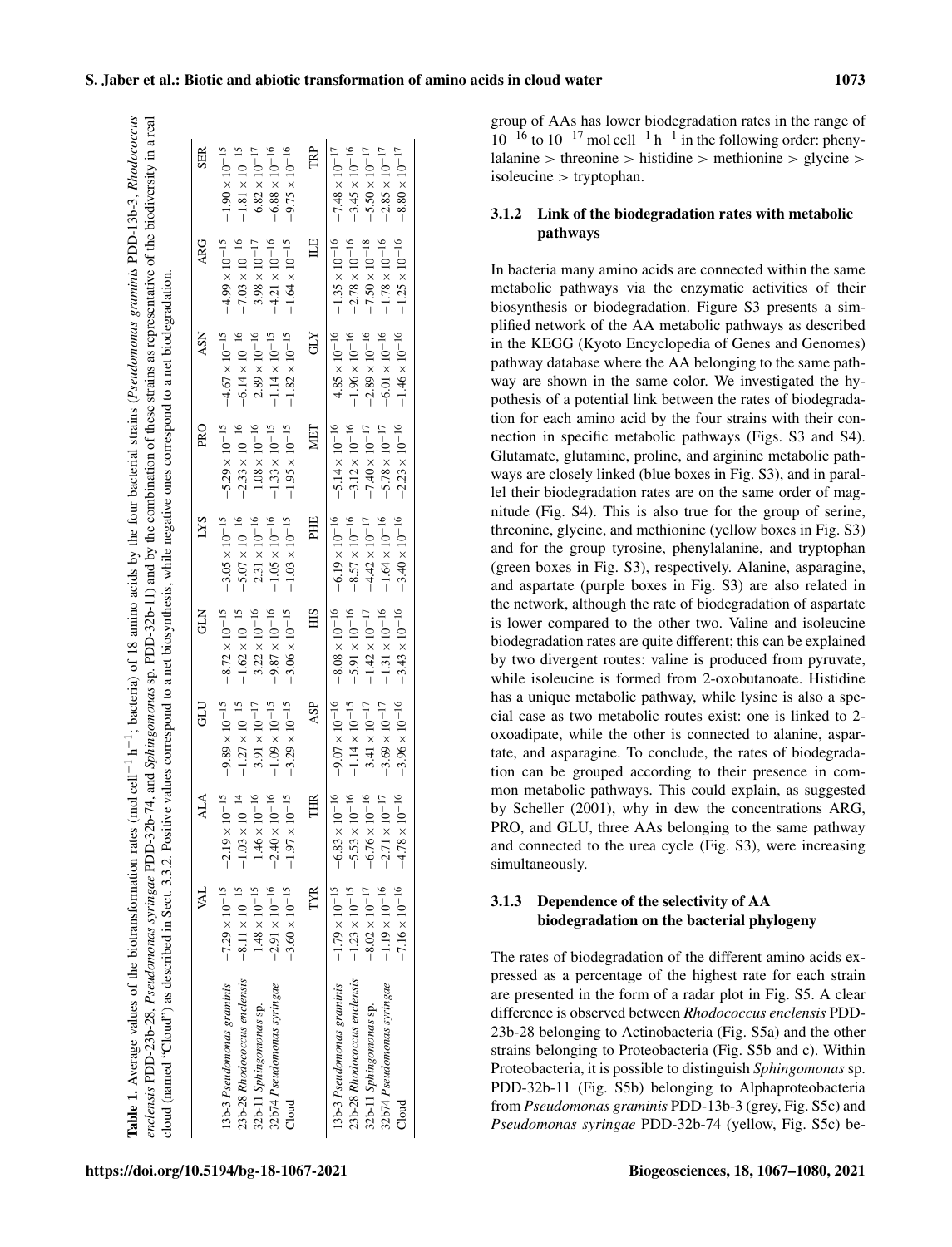Table 2.

Abiotic transformation rates of the  $17$  AAs (mol L

−1 h −1

) measured in microcosms containing the mixture of the all AAs in an artificial-cloud medium under irradiation in the

longing to Gammaproteobacteria. In addition, the two *Pseudomonas* strains share very similar trends. So, although the biodegradation rates of *P. syringae* are much lower than those of *P. graminis*, they seem to transform preferentially the same type of amino acids. This should be confirmed with a larger set of isolates. It suggests that the selectivity of AA biodegradation could be related to the phylogeny of the bacterial strains.

# 3.2 Abiotic transformation of amino acids in microcosms

The abiotic transformation rates of the amino acids measured in our microcosms are shown in Table 2 and Fig. 2. The first important result is that some amino acids are degraded (TYR, THR, MET, TRP, SER, GLU, VAL, HIS, ALA, and ILE), while others are produced (ASN, PRO, GLY, ARG, LYS, GLN, and ASP). Abiotic degradation rates (negative values of the transformation rates) were within the range of  $-7.98 \times 10^{-8}$  to  $-9.70 \times 10^{-7}$  mol L<sup>-1</sup> h<sup>-1</sup>. Net abiotic production rates (positive values) were within the range of  $7.69 \times 10^{-8}$  to  $1.05 \times 10^{-6}$  mol  $L^{-1}$  h<sup>-1</sup>, except for ASP, whose rate was very high  $(3.79 \times 10^{-5} \text{ mol L}^{-1} \text{ h}^{-1})$ . As mentioned in the context of biotic transformations (Sect. 3.1.1), the incubations are performed in artificial-cloud media containing the mixture of the 19 AAs, and, thus, the measured rates of abiotic transformations are net values, integrating various mechanisms.

# 3.3 Comparison of amino acid biotic and abiotic transformation rates

# 3.3.1 Kinetic rate constants for chemical oxidation reactions

In order to assess the atmospheric importance for the transformation of individual amino acids, we make the following assumptions. Loss by OH reactions occurs with the rate constants listed in Table S3 and an OH(aq) (aqueous) concentration of  $1 \times 10^{-14}$  M (Arakaki et al., 2013). For the oxidation by ozone, ozone has a concentration in cloud water of 0.5 nM, which corresponds to a gas phase mixing ratio of 50 ppb, using  $K_H(O_3) \sim 10^{-3}$  M atm<sup>-1</sup> (Sander, 1999). It has been shown previously that the rate constants of amino acids with ozone are strongly pH dependent, with smaller values for the protonated amino form (McGregor and Anastasio, 2001). Since the first acid dissociation constants  $(pKa<sub>1</sub>)$ for all amino acids are in the range of 2–2.5 and the second acid dissociation constants  $(pKa<sub>2</sub>)$  ((de-)protonation of the amino group) are in the range of 9–9.5 (Lide, 2009), it can be assumed that at cloud-relevant pH values  $(3 < pH < 6)$ the amino acids are present as carboxylates with protonated amine groups. In addition, we also consider the oxidation by singlet oxygen  ${}^{1}O_{2}$ . Kinetic rate constants for only about half of the amino acids are available (Table S3). The estimates

|     |            | $\Delta$ SP | 1.69 x 10-8 x 28, x 10-8 1.40 x 10-7 2.25 x 10-7 0.47 x 10-7 1.05 x 10-6 2.329 x 10-8 1.69 x 10-8 1.40 x 10-7 2.25 x 10-7 0.47 x 10-7 1.05 x 10-6<br>QLN<br>K | <b>LYS</b> | ARG | <b>ATD</b> | <b>DRO</b> | <b>NSV</b> | Production  |
|-----|------------|-------------|---------------------------------------------------------------------------------------------------------------------------------------------------------------|------------|-----|------------|------------|------------|-------------|
|     |            |             |                                                                                                                                                               |            |     |            |            |            |             |
| ALA | <b>SIH</b> | TVA         | QUU                                                                                                                                                           | SER        | TRP | MET        | <b>THR</b> | ЯҮТ        | Degradation |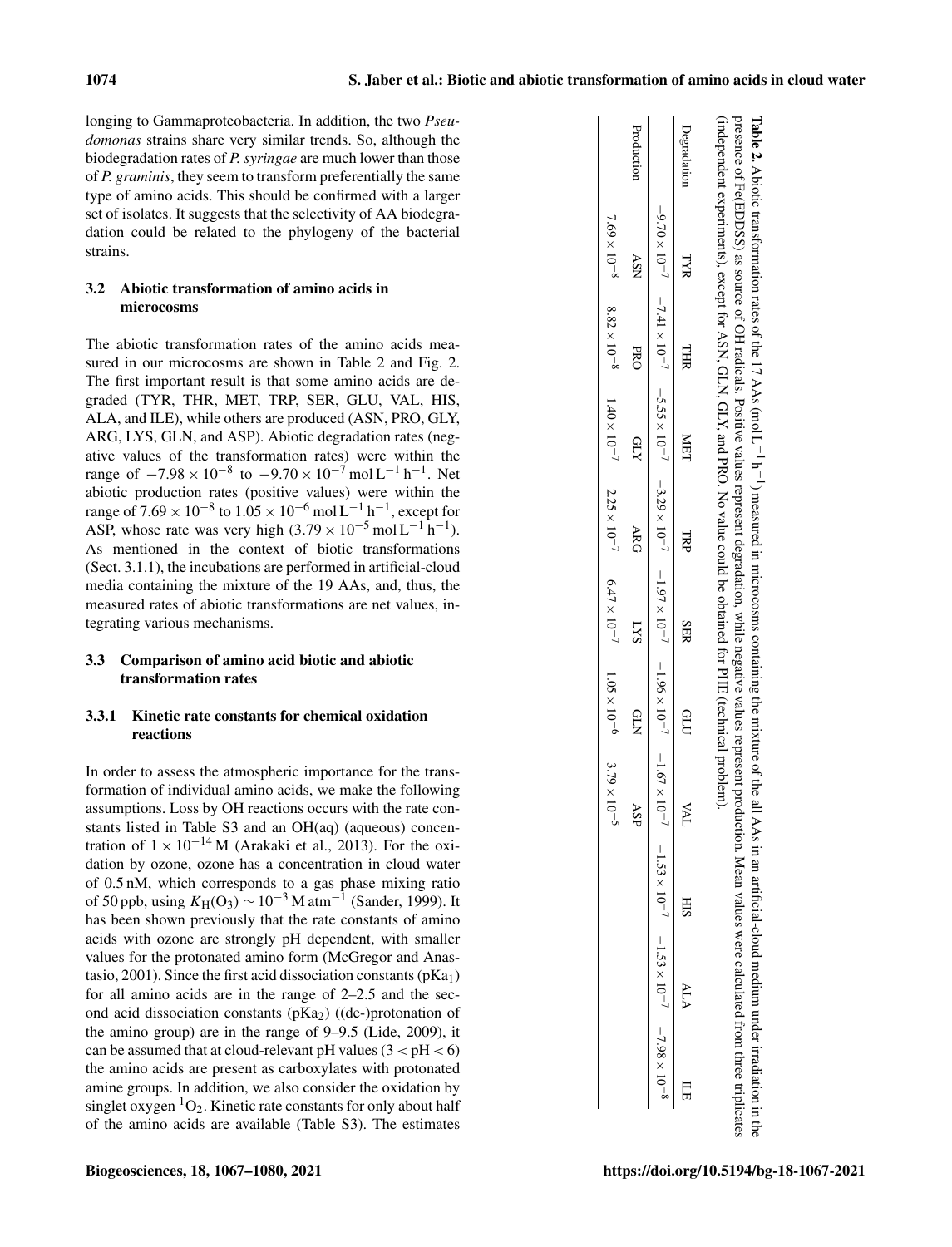for  ${}^{1}O_{2}$  concentrations in the atmospheric aqueous phase are much sparser and less constrained than for the other oxidants. However, several studies agree that its concentration may be 2 to 3 orders of magnitude higher than the OH radical in clouds, fogs, and aerosol particles, respectively (Faust and Allen, 1992; Manfrin et al., 2019). Therefore, we assume an aqueous concentration of  $[{}^{1}O_{2}(aq)] = 10^{-12}$  M here. Other oxidants (e.g.,  $HO_2/O_2^-$  and  $NO_3$ ) are not included in our analysis, as based on the few available kinetic data, it can be estimated that reaction rates may be too slow to represent an efficient sink (McGregor and Anastasio, 2001).

# 3.3.2 Comparison of biotic and abiotic transformation rates

In order to compare the relative importance of biotic (microbial) and abiotic (chemical) transformations under atmospheric conditions, we weighed the experimentally derived biotransformation rates by the relative abundance of the various bacteria strains as found in cloud water. An average concentration of  $6.8 \times 10^7$  cell L<sup>-1</sup> of cloud water was identified in cloud water samples at the Puy de Dôme station (France) (Vaïtilingom et al., 2012). Further characterization of these samples showed that Actinobacteria (*Rhodococcus enclensis* PDD-23b-28), Alphaproteobacteria (*Sphingomonas* sp. PDD-32b-1), and Gammaproteobacteria (*Pseudomonas graminis PDD-13b-3* and *Pseudomonas syringae PDD-32b-74*) contributed to 6.3 %, 16.2 %, and 29.8 %, respectively, to the total cell concentration (Amato et al., 2017); the remaining 47.7 % belonged to other phyla or classes (Bacteroidetes, Betaproteobacteria, and Firmicutes).

Using these relative contributions, the loss rates as observed in our experiments (Sects. 3.1 and 3.2) were used to compare the loss rates under atmospheric conditions. For this comparison, we calculated the biotransformation rates in cloud water as

$$
\frac{d[\text{AA}]}{\text{d}t} = -0.063 R_{23b28} \times 1.91 - 0.162 R_{32b11}
$$

$$
\times 1.91 - \frac{29.8}{2} R_{23b28b} \times 1.91 - \frac{29.8}{2} R_{13b2} \times 1.91. \tag{2}
$$

We scaled each contribution by a factor  $1.91 (= 100/52.3)$ , implying that the four bacteria types are representative for the remainder (47.7 %) of the bacteria population.

We compare these rates to the photochemical rates derived in the experiments (Sect. 3.2). However, since the experiments where conducted with OH concentrations likely higher than ambient ones in cloud water, we correct these rates to OH(aq) concentrations in clouds by  $[OH(aq)]_{photo,exp} = 8.3 \times 10^{-13} M$  and  $[OH(aq)]_{cloud} = 1 \times 10^{-14} M.$ 

Finally, these abiotic transformation rates based on the experiments are compared to those calculated based on kinetic data only.

$$
\left(\frac{d[\text{AA}]}{dt}\right)_{\text{cloud}} = -k_{\text{OH}}[[\text{OH}(aq)]_{\text{cloud}}-k_{\text{O}_3}[\text{O}_3(aq)]_{\text{cloud}} -k_{1\text{O}_2}[^1\text{O}_2(aq)]_{\text{cloud}}
$$
\n(3)

In previous studies, the reactivity towards the OH radical and/or other oxidants was compared in terms of half-lives  $\tau$ . However, we chose not to present half-lives here because net production terms as observed in the experiments cannot be represented and would result in unphysical, negative values for  $\tau$ .

The three rates, i.e., the biodegradation (Eq. 2) and photochemical (Eq. 3) rates as derived from the experiments, and the kinetic loss rates based on chemical kinetics (Eq. 4), respectively, are compared in Fig. 3 for each of the 18 amino acids. For some of the acids (ALA, GLU, and THR) the predicted losses by OH from both approaches (photochemical experiments (red dashed bars) and based on OH kinetic data (solid dark red bars)) are similar. Thus, we can conclude that these acids are oxidized to products other than amino acids and that the approximation of their loss rates by Eq. (4) is justified, as it has been done in previous studies, e.g., Mc-Gregor and Anastasio (2001) and Triesch et al. (2021). For several other amino acids (e.g., ARG, GLN, LYS, SER, and THR) there is a large discrepancy in the observed trends of the predicted chemical loss rates and the ones observed in the photochemical experiments. The latter ones have positive values; i.e., they indicate a net production rather than a net loss. While we cannot conclude on the exact conversion and formation mechanisms of these acids based on our experiments, it is evident that the assumption of a net loss underestimates the lifetime of these acids, as they do not only have chemical sinks but also sources in the atmospheric aqueous phase. As also reflected in Fig. 1, such net production is only seen for ASP and GLY for biotic processes.

The comparison of the predicted role of the three oxidants in cloud water (OH,  $O_3$ , and  ${}^{1}O_2$ ) reveals that for some AAs the oxidation by ozone might contribute significantly more to their loss than the other two oxidants (light-red bars; note the logarithmic scale; i.e., the contributions of the ozone reactions to the total predicted loss greatly exceed those by other oxidants).

For several of the acids (e.g., ALA, ASN, GLU, PRO, and VAL), biotransformation is predicted to exceed the loss by chemical reactions, for the bacteria cell and oxidant concentrations considered here. Given that the ratios of bacteria cells and radicals in our estimate here are similar to those as encountered in cloud water, it may be concluded that both types of pathways might compete in the atmosphere. Similar conclusions were qualitatively drawn based on ambient measurement in a recent study (Zhu et al., 2020a). However, the exact contributions of biotic and abiotic pathways to the loss and conversion of amino acids will depend on the cell con-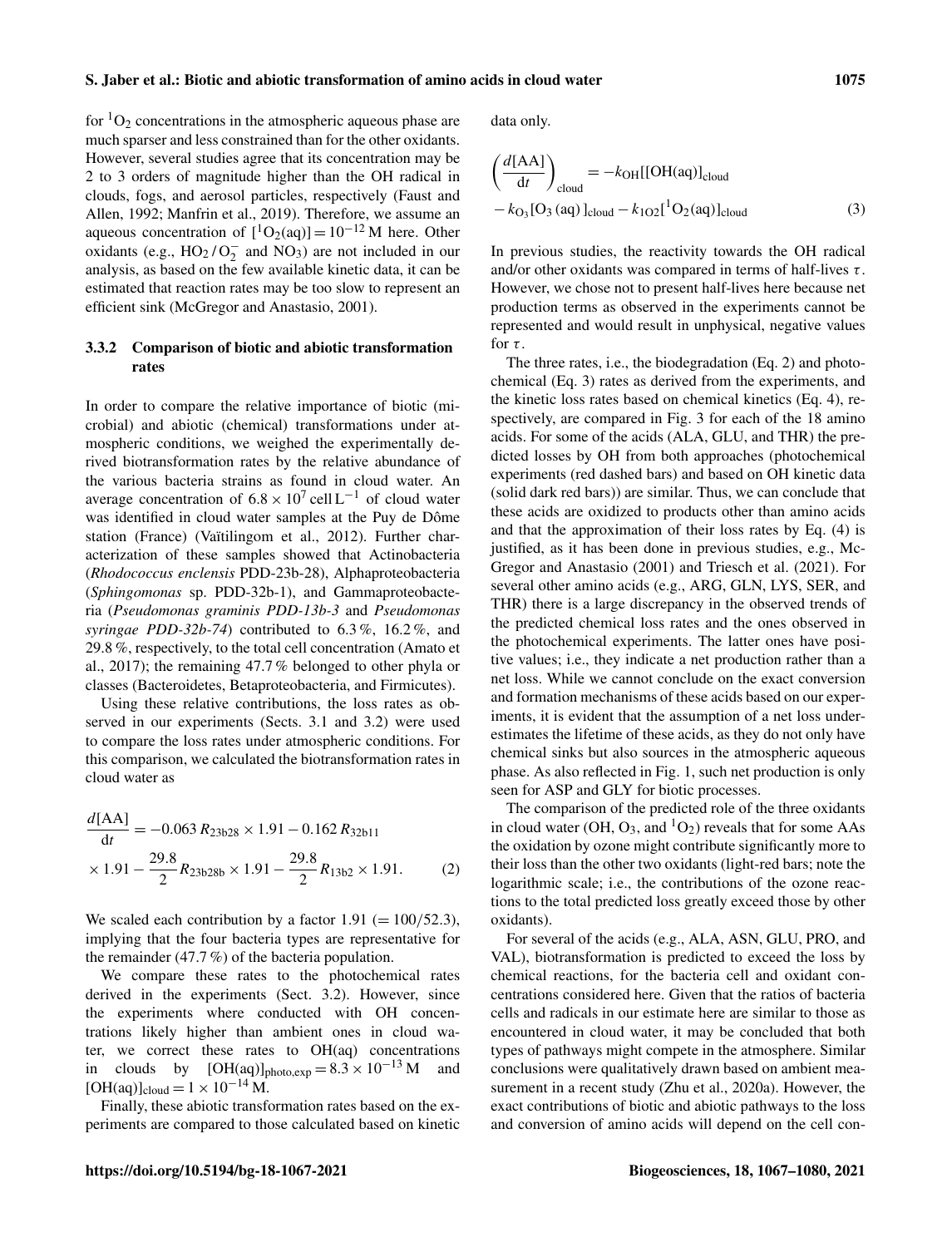

Figure 3. Reaction rates for 18 amino acids as observed based on experiments in the present study, scaled to atmospheric conditions (Eqs. 2 and 3) and rates for loss reactions by OH(aq), O<sub>3</sub>(aq), and <sup>1</sup>O<sub>2</sub>(aq) (Eq. 4).

centrations of the different bacteria strains, their distribution among cloud droplets, and oxidant levels.

#### 3.3.3 Amino acid conversions

The oxidation of amino acids by a variety of oxidants has been performed in lab experiments. Results of such experiments are summarized in Table S4. Generally most oxidation reactions lead to smaller fragmentation products and not to amino acids, independent of the oxidant. A detailed discussion of the previously suggested reaction mechanisms of OH- and/or  $HO_2/O_2^-$ -initiated amino acid oxidation has been given by Stadtman and Levine (2004). The studies summarized in Table S4 were not motivated by the investigation of amino acid oxidation pathways in the atmospheric aqueous phase. However, our experimental results suggest that some of the amino acids may be the product of oxidation reactions from precursor amino acids, in qualitative agreement with some of the experiments listed in Table S4. The products and their distributions, however, are different than in the metabolic pathways shown in the KEGG mechanism (Fig. S3). There are some similarities between the biotransformation and oxidation products, such as the formation of aspartic acid and asparagine from histidine, tyrosine formation from phenylalanine, and glutamic acid formation from proline. However, as the yields in the oxidation reactions were not reported, the efficiency of the various pathways for the formation of these acids cannot be estimated.

Our experiments suggest that amino acids can not only be chemically degraded in cloud water but also produced. While such transformation cycles are known from biological systems (KEGG mechanism, Fig. S3), the production of amino acids by oxidation reactions in cloud water has not been discussed in the literature. Previous model studies of amino acids in the atmospheric aqueous phase only compared the half-lives of the acids to each other or for different oxidants, solely based on kinetic data (McGregor and Anastasio, 2001; Triesch et al., 2021). Our study suggests that such estimates underestimate the concentrations of amino acids in the atmosphere, since they ignore any production. These findings are qualitative, as the product yields and distributions are not known. Many of the experiments listed in Table S4 were performed under conditions that are not necessarily atmospherically relevant.

#### 4 Summary, conclusions, and atmospheric implications

We measured the biotic (microbial) transformation rates of 18 amino acids with four bacteria strains (*Pseudomonas graminis* PDD-13b-3, *Rhodococcus enclensis* PDD-23b-28, *Sphingomonas* sp. PDD-32b-11, and *Pseudomonas syringae* PDD-32b-74) that have been previously identified as being representative of the microbial communities in cloud water. At the same time, we also determined the abiotic (chemical, OH radical) transformation rates within the same solutions that resembled the composition of cloud water. We used a new approach by UPLC–HRMS to quantify free AA directly in the artificial-cloud water medium without concentration and derivatization, improving the technique used in cloud water by Triesch et al. (2021). This direct MS method avoids time-consuming work and potential biases.

We used our experimentally derived transformation rates to compare their relative importance under atmospheric conditions, i.e., for atmospherically relevant bacteria cell and OH concentrations in cloud water. These rates were compared to the chemical loss rates based on kinetic data of oxidation reactions of amino acids in the aqueous phase, as they were used previously to derive lifetimes of amino acids in the atmosphere. Our experiments show that previous estimates overestimated the degradation rates and thus underestimated the lifetime of amino acids in the atmosphere, as they only considered kinetic data describing loss processes but did not take into account the transformation of amino acids into each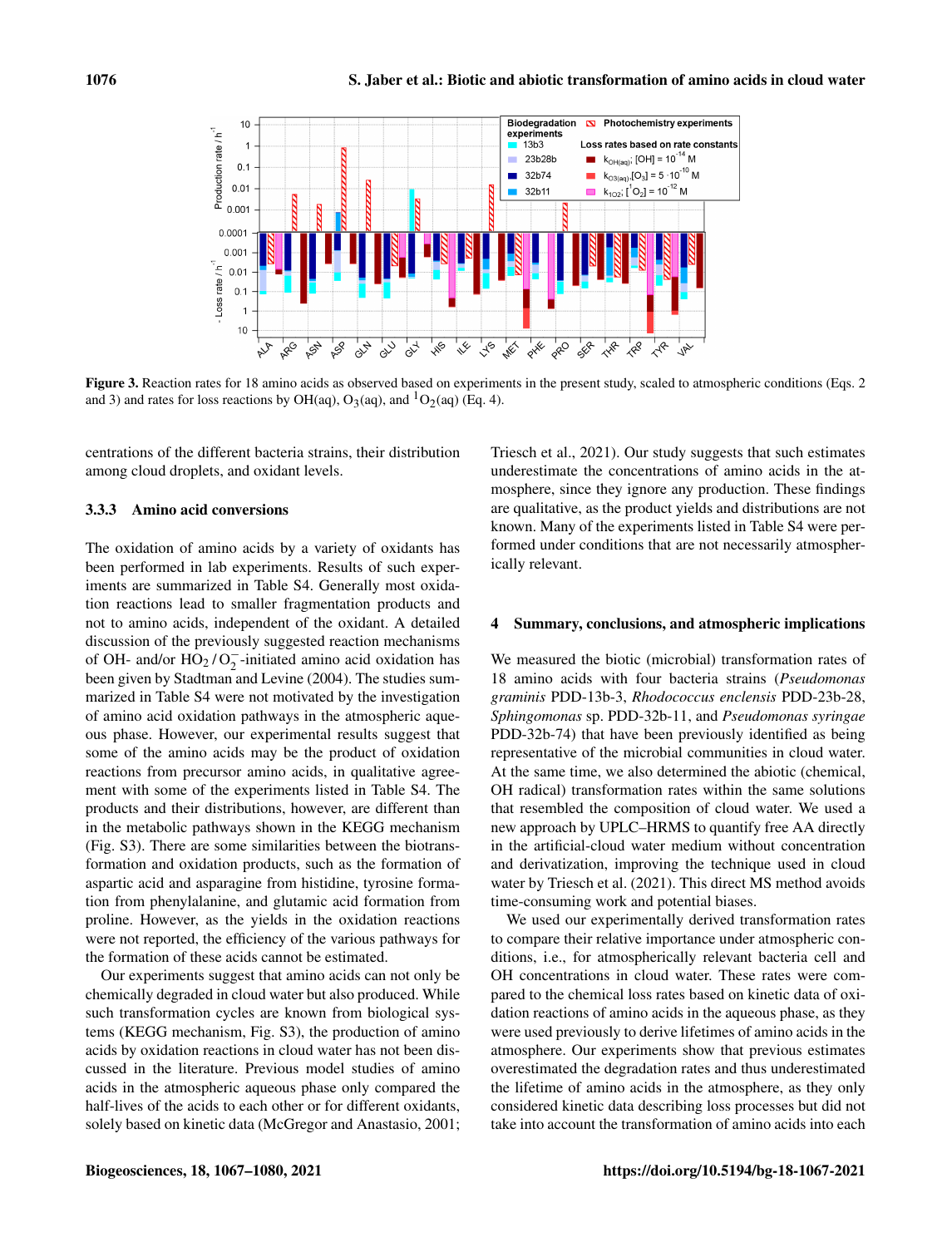other. While such transformation cycles are well-known for metabolic pathways (KEGG pathways), the mechanisms for chemical transformations are poorly constrained.

Our study qualitatively suggests that the sources and distribution of amino acids in the atmospheric particle and aqueous phases can be modified by metabolic- and chemicaltransformation pathways. The distribution and abundance of specific amino acids in particles has been used in previous studies to conclude on aerosol sources (Barbaro et al., 2014, 2015). However, efficient abiotic and or biotic amino acid transformations during aerosol transport might alter the distribution and concentrations of amino acids so that source contributions might be more complex.

Free amino acids can represent up to 5 % of WSOC (watersoluble organic carbon) in submicron-sized particles but only 0.04 % of WSOC in supermicron-sized particles (Triesch et al., 2021) or 9.1 % of DOC (dissolved organic carbon) in cloud water (Bianco et al., 2016a). Free AA can also represent 0.4 % and 0.05 % of WSON (water-soluble organic nitrogen) in submicron- and supermicron-sized particles (Triesch et al., 2021). Total hydrolyzed AA (THAA) can account for  $0.7\%$  to  $1.8\%$  of DOC and  $3.8\%$  to  $6.0\%$  of DON (dissolved organic nitrogen) in rain samples (Yan et al., 2015) and  $6.2\%$  to 23 % of DOC in a fog sample (Zhang and Anastasio, 2003). Considering that WSON contributes to 25 % of TDN (total dissolved nitrogen) of ambient aerosols (Lesworth et al., 2010) and WSOC contributes to 20 % of TOC (Saxena and Hildemann, 1996), the understanding of the lifetime and transformation rates of amino acids are essential in order to characterize their atmospheric abundance and residence time. Our study highlights the need for further mechanistic investigations of the biotic (metabolic) and abiotic (chemical) transformations of amino acids under conditions relevant for the atmospheric aqueous phases (clouds, fogs, and aerosols). Such data should be used in atmospheric multiphase models to explore the role and competition of biotic and abiotic processes for the transformation and loss of amino acids and related compounds.

*Data availability.* All data can be obtained from the authors upon request.

*Ethics statements.* This work does not involve human or animal subject. There is no ethical problem.

*Supplement.* The supplement related to this article is available online at: [https://doi.org/10.5194/bg-18-1067-2021-supplement.](https://doi.org/10.5194/bg-18-1067-2021-supplement)

*Author contributions.* AMD designed the experiments in microcosms. SJ, ML, MB, and MJ performed the experiments. BE, MJ, and AK made the calculations for the abiotic and biotic transformations. AMD, MJ, and BE wrote the paper. All the authors read and corrected the paper.

*Competing interests.* The authors declare that they have no conflict of interest.

*Acknowledgements.* The authors thank the I-Site CAP 20-25.

*Financial support.* This work was funded by the French National Research Agency (ANR) in the framework of the "Investment for the Future" program, ANR-17-MPGA-0013. Saly Jaber is recipient of a school grant from the Walid Joumblatt Foundation for University Studies (WJF), Beirut, Lebanon and Maxence Brissy is a recipient of a school grant from Clermont Auvergne Metropole.

*Review statement.* This paper was edited by Anja Engel and reviewed by Zhanfei Liu and one anonymous referee.

#### References

- Amato, P., Parazols, M., Sancelme, M., Laj, P., Mailhot, G., and Delort, A.-M.: Microorganisms isolated from the water phase of tropospheric clouds at the puy de Dôme: major groups and growth abilities at low temperatures, FEMS Microbiol. Ecol., 59, 242– 254, https://doi.org[/10.1111/j.1574-6941.2006.00199.x,](https://doi.org/10.1111/j.1574-6941.2006.00199.x) 2007.
- Amato, P., Joly, M., Besaury, L., Oudart, A., Taib, N., Moné, A. I., Deguillaume, L., Delort, A.-M., and Debroas, D.: Active microorganisms thrive among extremely diverse communities in cloud water, PLOS ONE, 12, e0182869, https://doi.org[/10.1371/journal.pone.0182869,](https://doi.org/10.1371/journal.pone.0182869) 2017.
- Amato, P., Besaury, L., Joly, M., Penaud, B., Deguillaume, L., and Delort, A.-M.: Metatranscriptomic exploration of microbial functioning in clouds, Sci. Rep., 9, 4383, https://doi.org[/10.1038/s41598-019-41032-4,](https://doi.org/10.1038/s41598-019-41032-4) 2019.
- Arakaki, T., Anastasio, C., Kuroki, Y., Nakajima, H., Okada, K., Kotani, Y., Handa, D., Azechi, S., Kimura, T., Tsuhako, A., and Miyagi, Y.: A General Scavenging Rate Constant for Reaction of Hydroxyl Radical with Organic Carbon in Atmospheric Waters, Environ. Sci. Technol., 47, 8196–8203, https://doi.org[/10.1021/es401927b,](https://doi.org/10.1021/es401927b) 2013.
- Ariya, P. A., Nepotchatykh, O., Ignatova, O., and Amyot, M.: Microbiological degradation of atmospheric organic compounds, Geophys. Res. Lett., 29, 2077, https://doi.org[/10.1029/2002GL015637,](https://doi.org/10.1029/2002GL015637) 2002.
- Barbaro, E., Zangrando, R., Moret, I., Barbante, C., Cescon, P., and Gambaro, A.: Free amino acids in atmospheric particulate matter of Venice, Italy, Atmos. Environ., 45, 5050–5057, https://doi.org[/10.1016/j.atmosenv.2011.01.068,](https://doi.org/10.1016/j.atmosenv.2011.01.068) 2011.
- Barbaro, E., Zangrando, R., Vecchiato, M., Piazza, R., Capodaglio, G., Barbante, C., and Gambaro, A.: Amino acids in Antarctica: evolution and fate of marine aerosols, Atmos. Chem. Phys. Discuss., 14, 17067–17099, https://doi.org[/10.5194/acpd-14-17067-](https://doi.org/10.5194/acpd-14-17067-2014) [2014,](https://doi.org/10.5194/acpd-14-17067-2014) 2014.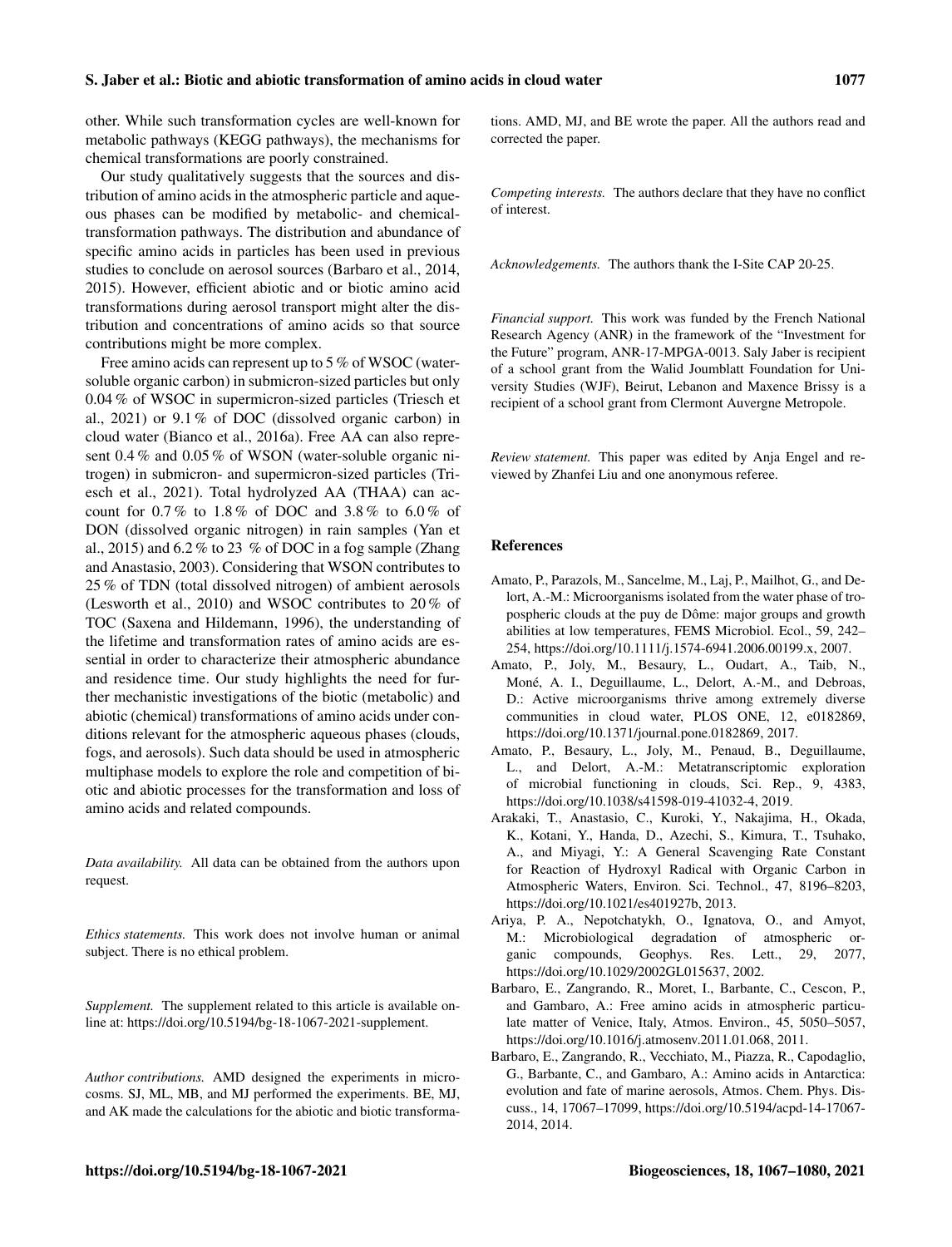- Barbaro, E., Zangrando, R., Vecchiato, M., Piazza, R., Cairns, W. R. L., Capodaglio, G., Barbante, C., and Gambaro, A.: Free amino acids in Antarctic aerosol: potential markers for the evolution and fate of marine aerosol, Atmos. Chem. Phys., 15, 5457–5469, https://doi.org[/10.5194/acp-15-5457-2015,](https://doi.org/10.5194/acp-15-5457-2015) 2015.
- Berger, P., Leitner, N., Karpel, V., Doré, M., and Legube, B.: Ozone and hydroxyl radicals induced oxidation of glycine, Water Res., 33, 433–441, https://doi.org[/10.1016/S0043-1354\(98\)00230-9,](https://doi.org/10.1016/S0043-1354(98)00230-9) 1999.
- Besaury, L., Amato, P., Wirgot, N., Sancelme, M., and Delort, A. M.: Draft Genome Sequence of Pseudomonas graminis PDD-13b-3, a Model Strain Isolated from Cloud Water, Genome Announc., 5, e00464-17, https://doi.org[/10.1128/genomeA.00464-](https://doi.org/10.1128/genomeA.00464-17) [17,](https://doi.org/10.1128/genomeA.00464-17) 2017a.
- Besaury, L., Amato, P., Sancelme, M., and Delort, A. M.: Draft Genome Sequence of Pseudomonas syringae PDD-32b-74, a Model Strain for Ice-Nucleation Studies in the Atmosphere, Genome Announc., 5, e00742-17, https://doi.org[/10.1128/genomeA.00742-17,](https://doi.org/10.1128/genomeA.00742-17) 2017b.
- Bianco, A., Voyard, G., Deguillaume, L., Mailhot, G., and Brigante, M.: Improving the characterization of dissolved organic carbon in cloud water: amino acids and their impact on the oxidant capacity, Sci. Rep., 6, 37420, https://doi.org[/10.1038/srep37420,](https://doi.org/10.1038/srep37420) 2016a.
- Bianco, A., Passananti, M., Deguillaume, L., Mailhot, G., and Brigante, M.: Tryptophan and tryptophan-like substances in cloud water: Occurrence and photochemical fate, Atmos. Environ., 137, 53–61, https://doi.org[/10.1016/j.atmosenv.2016.04.034,](https://doi.org/10.1016/j.atmosenv.2016.04.034) 2016b.
- Bianco, A., Deguillaume, L., Vaïtilingom, M., Nicol, E., Baray, J.-L., Chaumerliac, N., and Bridoux, M.: Molecular Characterization of Cloud Water Samples Collected at the Puy de Dôme (France) by Fourier Transform Ion Cyclotron Resonance Mass Spectrometry, Environ. Sci. Technol., 52, 10275–10285, https://doi.org[/10.1021/acs.est.8b01964,](https://doi.org/10.1021/acs.est.8b01964) 2018.
- Cape, J. N., Cornell, S. E., Jickells, T. D., and Nemitz, E.: Organic nitrogen in the atmosphere – Where does it come from? A review of sources and methods, Atmos. Res., 102, 30–48, https://doi.org[/10.1016/j.atmosres.2011.07.009,](https://doi.org/10.1016/j.atmosres.2011.07.009) 2011.
- Cornell, S. E.: Atmospheric nitrogen deposition: Revisiting the question of the importance of the organic component, Environ. Pollut., 159, 2214–2222, https://doi.org[/10.1016/j.envpol.2010.11.014,](https://doi.org/10.1016/j.envpol.2010.11.014) 2011.
- Deguillaume, L., Charbouillot, T., Joly, M., Vaïtilingom, M., Parazols, M., Marinoni, A., Amato, P., Delort, A.-M., Vinatier, V., Flossmann, A., Chaumerliac, N., Pichon, J. M., Houdier, S., Laj, P., Sellegri, K., Colomb, A., Brigante, M., and Mailhot, G.: Classification of clouds sampled at the puy de Dôme (France) based on 10 yr of monitoring of their physicochemical properties, Atmos. Chem. Phys., 14, 1485–1506, https://doi.org[/10.5194/acp-](https://doi.org/10.5194/acp-14-1485-2014)[14-1485-2014,](https://doi.org/10.5194/acp-14-1485-2014) 2014.
- Faust, B. C. and Allen, J. M.: Aqueous-phase photochemical sources of peroxyl radicals and singlet molecular oxygen in clouds and fog, J. Geophys. Res.-Atmos., 97, 12913–12926, https://doi.org[/10.1029/92JD00843,](https://doi.org/10.1029/92JD00843) 1992.
- Helin, A., Sietiö, O.-M., Heinonsalo, J., Bäck, J., Riekkola, M.-L., and Parshintsev, J.: Characterization of free amino acids, bacteria and fungi in size-segregated atmospheric aerosols in boreal forest: seasonal patterns, abundances and size distributions, Atmos.

Chem. Phys., 17, 13089–13101, https://doi.org[/10.5194/acp-17-](https://doi.org/10.5194/acp-17-13089-2017) [13089-2017,](https://doi.org/10.5194/acp-17-13089-2017) 2017.

- Hill, K. A., Shepson, P. B., Galbavy, E. S., Anastasio, C., Kourtev, P. S., Konopka, A. and Stirm, B. H.: Processing of atmospheric nitrogen by clouds above a forest environment, J. Geophys. Res.- Atmos., 112, https://doi.org[/10.1029/2006JD008002,](https://doi.org/10.1029/2006JD008002) 2007.
- Husárová, S., Vaïtilingom, M., Deguillaume, L., Traikia, M., Vinatier, V., Sancelme, M., Amato, P., Matulová, M., and Delort, A.-M.: Biotransformation of methanol and formaldehyde by bacteria isolated from clouds. Comparison with radical chemistry, Atmos. Environ., 45, 6093–6102, https://doi.org[/10.1016/j.atmosenv.2011.06.035,](https://doi.org/10.1016/j.atmosenv.2011.06.035) 2011.
- Ignatenko, A. and Cherenkevich, S.: Reactivity of amino acids and proteins in reactions with ozone, Kinet. Katal., 26, 1332–1335, 1985.
- Jaber, S., Lallement, A., Sancelme, M., Leremboure, M., Mailhot, G., Ervens, B., and Delort, A.-M.: Biodegradation of phenol and catechol in cloud water: comparison to chemical oxidation in the atmospheric multiphase system, Atmos. Chem. Phys., 20, 4987– 4997, https://doi.org[/10.5194/acp-20-4987-2020,](https://doi.org/10.5194/acp-20-4987-2020) 2020.
- KEGG pathway database: available at: [https://www.genome.jp/](https://www.genome.jp/kegg/pathway.html) [kegg/pathway.html,](https://www.genome.jp/kegg/pathway.html) last access: 18 January 2021.
- Kraljic, I. and Sharpatyi, V. A.: Determination of singlet oxygen rate ´ constants in aqueous solution, Photochem. Photobiol., 28, 583– 586, https://doi.org[/10.1111/j.1751-1097.1978.tb06973.x,](https://doi.org/10.1111/j.1751-1097.1978.tb06973.x) 1978.
- Kristensson, A., Rosenørn, T., and Bilde, M.: Cloud Droplet Activation of Amino Acid Aerosol Particles, J. Phys. Chem. A, 114, 379–386, https://doi.org[/10.1021/jp9055329,](https://doi.org/10.1021/jp9055329) 2010.
- Lallement, A., Besaury, L., Eyheraguibel, B., Amato, P., Sancelme, M., Mailhot, G., and Delort, A. M.: Draft Genome Sequence of Rhodococcus enclensis 23b-28, a Model Strain Isolated from Cloud Water, Genome Announc., 5, e01199-17, https://doi.org[/10.1128/genomeA.01199-17,](https://doi.org/10.1128/genomeA.01199-17) 2017.
- Lallement, A., Vinatier, V., Brigante, M., Deguillaume, L., Delort, A. M., and Mailhot, G.: First evaluation of the effect of microorganisms on steady state hydroxyl radical concentrations in atmospheric waters, Chemosphere, 212, 715–722, https://doi.org[/10.1016/j.chemosphere.2018.08.128,](https://doi.org/10.1016/j.chemosphere.2018.08.128) 2018.
- Lesworth, T., Baker, A. R., and Jickells, T.: Aerosol organic nitrogen over the remote Atlantic Ocean, Atmos. Environ., 44, 1887– 1893, https://doi.org[/10.1016/j.atmosenv.2010.02.021,](https://doi.org/10.1016/j.atmosenv.2010.02.021) 2010.
- Lide, D. R.: CRC Handbook of Chemistry and Physics, 89th ed., CRC Press/Taylor and Francis, Boca Raton, FL, 2736 pp., 2009.
- Mace, K. A., Duce, R. A., and Tindale, N. W.: Organic nitrogen in rain and aerosol at Cape Grim, Tasmania, Australia, J. Geophys. Res., 108, 4338, https://doi.org[/10.1029/2002JD003051,](https://doi.org/10.1029/2002JD003051) 2003a.
- Mace, K. A., Kubilay, N., and Duce, R. A.: Organic nitrogen in rain and aerosol in the eastern Mediterranean atmosphere: An association with atmospheric dust, J. Geophys. Res.-Atmos., 108, https://doi.org[/10.1029/2002JD002997,](https://doi.org/10.1029/2002JD002997) 2003b.
- Manfrin, A., Nizkorodov, S. A., Malecha, K. T., Getzinger, G. J., McNeill, K., and Borduas-Dedekind, N.: Reactive Oxygen Species Production from Secondary Organic Aerosols: The Importance of Singlet Oxygen, Environ. Sci. Technol., 53, 8553– 8562, https://doi.org[/10.1021/acs.est.9b01609,](https://doi.org/10.1021/acs.est.9b01609) 2019.
- Marion, A., Brigante, M., and Mailhot, G.: A new source of ammonia and carboxylic acids in cloud water: The first evidence of photochemical process involving an iron-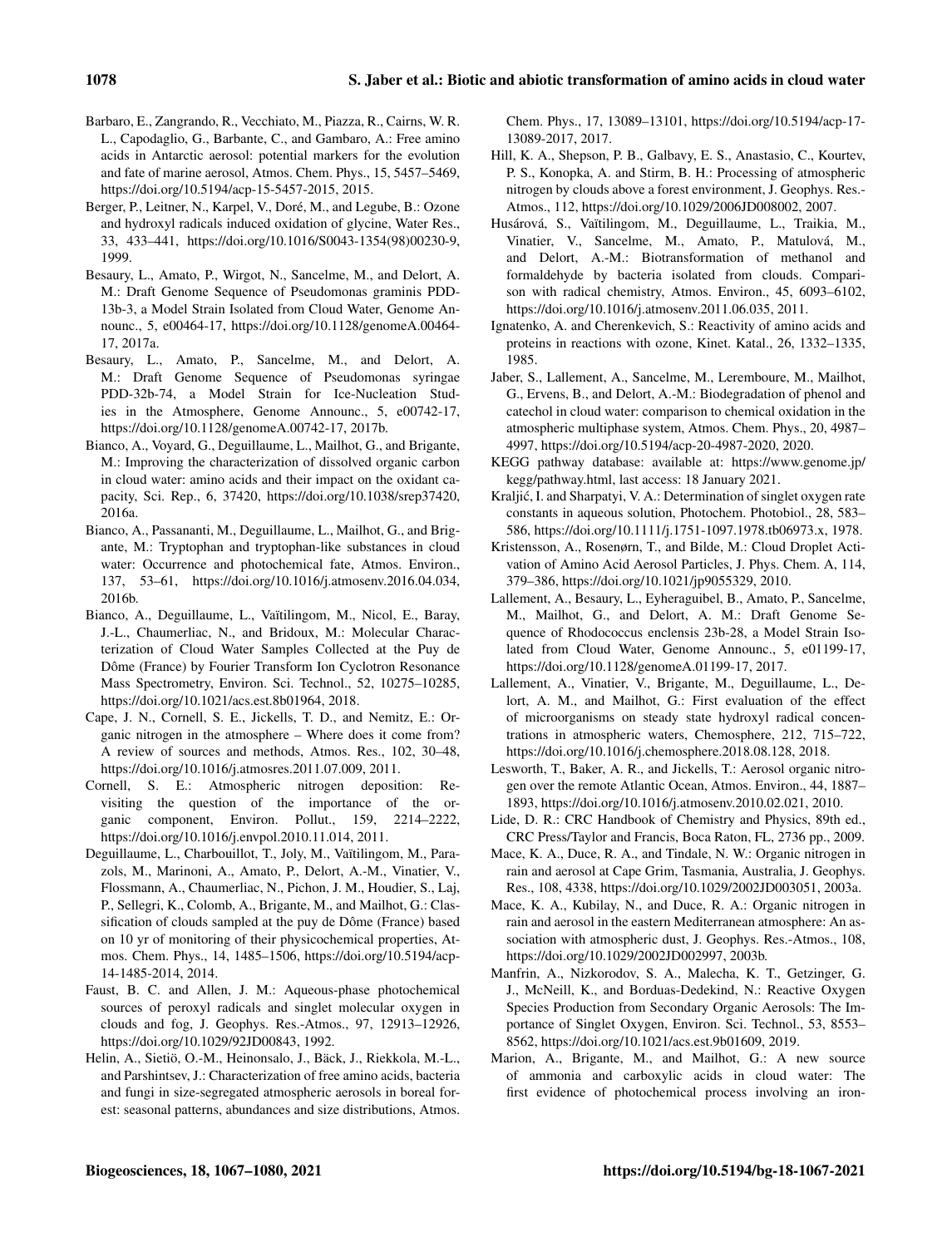#### S. Jaber et al.: Biotic and abiotic transformation of amino acids in cloud water 1079

amino acid complex, Atmos. Environ., 195, 179–186, https://doi.org[/10.1016/j.atmosenv.2018.09.060,](https://doi.org/10.1016/j.atmosenv.2018.09.060) 2018.

- Mashayekhy Rad, F., Zurita, J., Gilles, P., Rutgeerts, L. A. J., Nilsson, U., Ilag, L. L., and Leck, C.: Measurements of Atmospheric Proteinaceous Aerosol in the Arctic Using a Selective UHPLC/ESI-MS/MS Strategy, J. Am. Soc. Mass Spectr., 30, 161–173, https://doi.org[/10.1007/s13361-018-2009-8,](https://doi.org/10.1007/s13361-018-2009-8) 2019.
- Matheson, I. B. C. and Lee, J.: Chemical reaction rates of amino acids with singlet oxygen, Photochem. Photobiol., 29, 879–881, https://doi.org[/10.1111/j.1751-1097.1979.tb07786.x,](https://doi.org/10.1111/j.1751-1097.1979.tb07786.x) 1979.
- Matos, J. T. V., Duarte, R. M. B. O., and Duarte, A. C.: Challenges in the identification and characterization of free amino acids and proteinaceous compounds in atmospheric aerosols: A critical review, TrAC, 75, 97–107, https://doi.org[/10.1016/j.trac.2015.08.004,](https://doi.org/10.1016/j.trac.2015.08.004) 2016.
- Matsumoto, K. and Uematsu, M.: Free amino acids in marine aerosols over the western North Pacific Ocean, Atmos. Environ., 39, 2163–2170, https://doi.org[/10.1016/j.atmosenv.2004.12.022,](https://doi.org/10.1016/j.atmosenv.2004.12.022) 2005.
- McGregor, K. G. and Anastasio, C.: Chemistry of fog waters in California's Central Valley: 2. Photochemical transformations of amino acids and alkyl amines, Atmos. Environ., 35, 1091–1104, https://doi.org[/10.1016/s1352-2310\(00\)00282-x,](https://doi.org/10.1016/s1352-2310(00)00282-x) 2001.
- Michaeli, A. and Feitelson, J.: Reactivity of singlet oxygen toward amino acids and peptides, Photochem. Photobiol., 59, 284–289, https://doi.org[/10.1111/j.1751-1097.1994.tb05035.x,](https://doi.org/10.1111/j.1751-1097.1994.tb05035.x) 1994.
- Miskoski, S. and García, N.: Influence of the peptide bond on the singlet molecular oxygen-mediated  $(O_2[1 \delta g])$  photooxidation of histidine and methionine dipeptides. A kinetic study, Photochem. Photobiol., 57, 447–452, https://doi.org[/10.1111/j.1751-](https://doi.org/10.1111/j.1751-1097.1993.tb02317.x) [1097.1993.tb02317.x,](https://doi.org/10.1111/j.1751-1097.1993.tb02317.x) 1993.
- Miyazaki, Y., Kawamura, K., Jung, J., Furutani, H., and Uematsu, M.: Latitudinal distributions of organic nitrogen and organic carbon in marine aerosols over the western North Pacific, Atmos. Chem. Phys., 11, 3037–3049, https://doi.org/10.5194/acp-11-3037-2011, 2011.
- Mopper, K. and Zika, R. G.: Free amino acids in marine rains: evidence for oxidation and potential role in nitrogen cycling, Nature, 325, 246–249, https://doi.org[/10.1038/325246a0,](https://doi.org/10.1038/325246a0) 1987.
- Motohashi, N. and Saito, Y.: Competitive Measurement of Rate Constants for Hydroxyl Radical Reactions Using Radiolytic Hydroxylation of Benzoate, Chem. Pharma. Bull., 41, 1842–1845, https://doi.org[/10.1248/cpb.41.1842,](https://doi.org/10.1248/cpb.41.1842) 1993.
- Mudd, J. B., Leavitt, R., Ongun, A., and McManus, T. T.: Reaction of ozone with amino acids and proteins, Atmos. Environ., 3, 669– 681, https://doi.org[/10.1016/0004-6981\(69\)90024-9,](https://doi.org/10.1016/0004-6981(69)90024-9) 1969.
- Pattison, D. I., Rahmanto, A. S., and Davies, M. J.: Photooxidation of proteins, Photochem. Photobiol. Sci., 11, 38–53, https://doi.org[/10.1039/c1pp05164d,](https://doi.org/10.1039/c1pp05164d) 2012.
- Prasse, C., Ford, B., Nomura, D. K., and Sedlak, D. L.: Unexpected transformation of dissolved phenols to toxic dicarbonyls by hydroxyl radicals and UV light, P. Natl. Acad. Sci. USA, 115, 2311, https://doi.org[/10.1073/pnas.1715821115,](https://doi.org/10.1073/pnas.1715821115) 2018.
- Prütz, W. A. and Vogel, S.: Specific Rate Constants of Hydroxyl Radical and Hydrated Electron Reactions Determined by the RCL Method, Z. Naturforsch., 31, 1501–1510, https://doi.org[/10.1515/znb-1976-1115,](https://doi.org/10.1515/znb-1976-1115) 1976.
- Pryor, W. A., Giamalva, D. H., and Church, D. F.: Kinetics of Ozonation, 2. Amino Acids and Model Compounds in Water and

Comparisons to Rates in Nonpolar Solvents, J. Am. Chem. Soc., 106, 7094–7100, https://doi.org[/10.1021/ja00335a038,](https://doi.org/10.1021/ja00335a038) 1984.

- Reasoner, D. J. and Geldreich, E. E.: A new medium for the enumeration and subculture of bacteria from potable water, Appl. Environ. Microbiol., 49, 1–7, 1985.
- Samy, S., Robinson, J., Rumsey, I. C., Walker, J. T., and Hays, M. D.: Speciation and trends of organic nitrogen in southeastern U.S. fine particulate matter  $(PM_{2.5})$ , J. Geophys. Res.-Atmos., 118, 1996–2006, https://doi.org[/10.1029/2012JD017868,](https://doi.org/10.1029/2012JD017868) 2013.
- Sander, R.: Modeling Atmospheric Chemistry: Interactions between Gas-Phase Species and Liquid Cloud/Aerosol Particle, Surv. Geophys., 20, 1–31, 1999.
- Saxena, P. and Hildemann, L. M.: Water-Soluble Organics in Atmospheric Particles: A Critical Review of the Literature and Application of Thermodynamics to Identify Candidate Compounds, J. Atmos. Chem., 24, 57–109, 1996.
- Scheller, E.: Amino acids in dew origin and seasonal variation, Atmos. Environ., 35, 2179–2192, https://doi.org[/10.1016/S1352-](https://doi.org/10.1016/S1352-2310(00)00477-5) [2310\(00\)00477-5,](https://doi.org/10.1016/S1352-2310(00)00477-5) 2001.
- Scholes, G., Shaw, P., Wilson, R. L., and Ebert, M.: Pulse radiolysis studies of aqueous solutions of nucleic acid and related substances, in: Pulse Radiolysis, Academic Press, 151–164, 1965.
- Sidle, A. B.: Amino acid content of atmospheric precipitation, Tellus, 19, 129–135, https://doi.org[/10.3402/tellusa.v19i1.9757,](https://doi.org/10.3402/tellusa.v19i1.9757) 1967.
- Song, T., Wang, S., Zhang, Y., Song, J., Liu, F., Fu, P., Shiraiwa, M., Xie, Z., Yue, D., Zhong, L., Zheng, J., and Lai, S.: Proteins and Amino Acids in Fine Particulate Matter in Rural Guangzhou, Southern China: Seasonal Cycles, Sources, and Atmospheric Processes, Environ. Sci. Technol., 51, 6773–6781, https://doi.org[/10.1021/acs.est.7b00987,](https://doi.org/10.1021/acs.est.7b00987) 2017.
- Stadtman, E. R.: Oxidation of free amino acids and amino acid residues in proteins by radiolysis and by metal-catalyzed reactions, Annu. Rev. Biochem., 62, 797–821, 1993.
- Stadtman, E. R. and Levine, R.: Free radical-mediated oxidation of free amino acids and amino acid residues in proteins, Amino Acids, 25, 207–18, https://doi.org[/10.1007/s00726-003-0011-2,](https://doi.org/10.1007/s00726-003-0011-2) 2004.
- Sutton, M. A., Howard, C. M., Erisman, J. W., Billen, G., Bleeker, A., Grennfelt, P., van Grinsven, H., and Grizzetti, B., Eds.: The European Nitrogen Assessment: Sources, Effects and Policy Perspectives, Cambridge University Press, Cambridge, 2011.
- Szyrmer, W. and Zawadzki, I.: Biogenic and atnthropogenic sources of ice-forming nuclei: A review, B. Am. Meteorol. Soc., 78, 209– 228, 1997.
- Triesch, N., van Pinxteren, M., Engel, A., and Herrmann, H.: Concerted measurements of free amino acids at the Cabo Verde islands: high enrichments in submicron sea spray aerosol particles and cloud droplets, Atmos. Chem. Phys., 21, 163–181, https://doi.org/10.5194/acp-21-163-2021, 2021.
- Vaïtilingom, M., Amato, P., Sancelme, M., Laj, P., Leriche, M. and Delort, A.-M.: Contribution of Microbial Activity to Carbon Chemistry in Clouds, Appl. Environ. Microbiol., 76, 23–29, https://doi.org[/10.1128/AEM.01127-09,](https://doi.org/10.1128/AEM.01127-09) 2010.
- Vaïtilingom, M., Charbouillot, T., Deguillaume, L., Maisonobe, R., Parazols, M., Amato, P., Sancelme, M., and Delort, A.-M.: Atmospheric chemistry of carboxylic acids: microbial implication versus photochemistry, Atmos. Chem. Phys., 11, 8721–8733, https://doi.org/10.5194/acp-11-8721-2011, 2011.